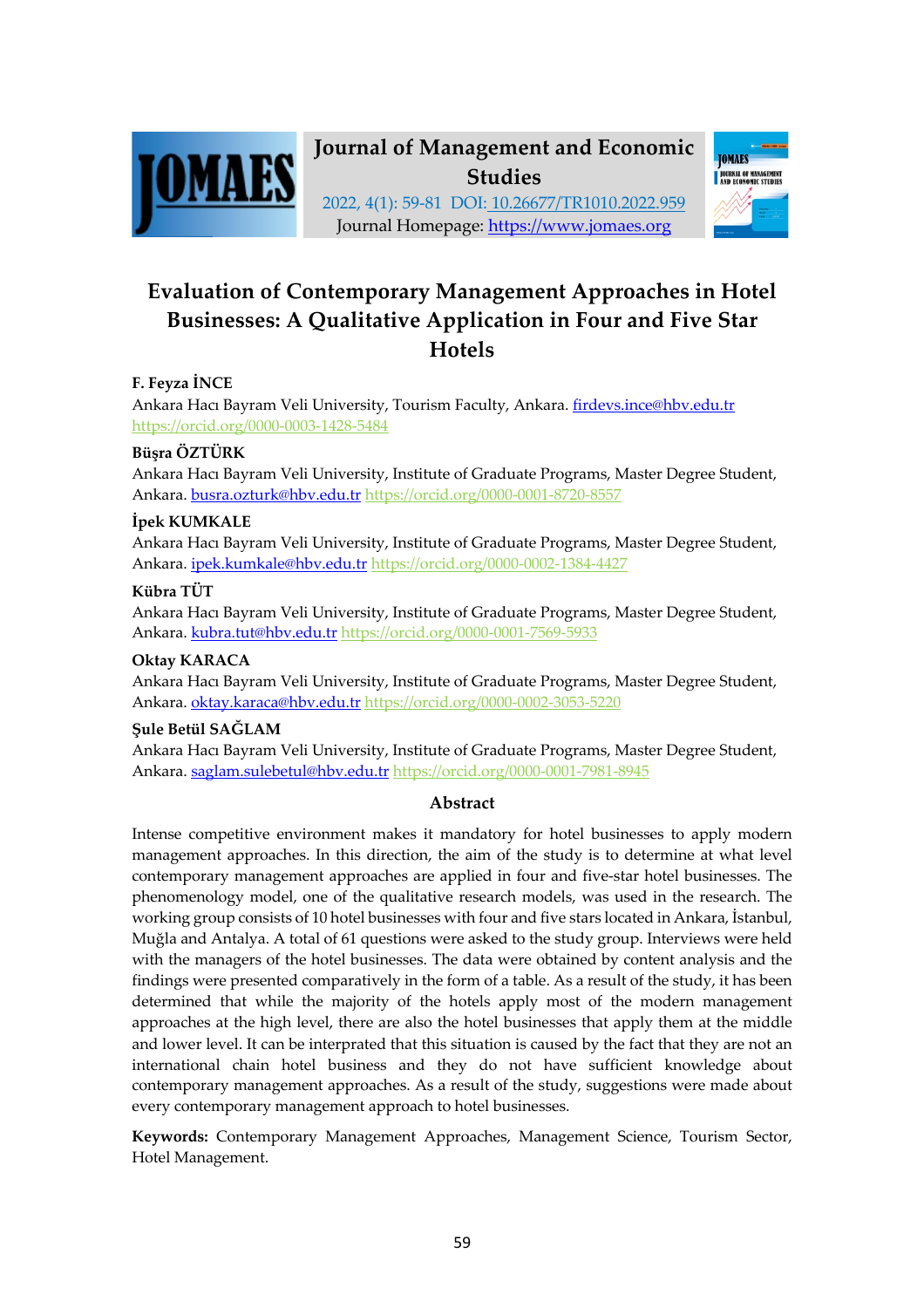## **1. INTRODUCTION**

Management concept; it is defined as a roadmap (Memduhoğlu, 2010:2) that is followed in line with the targets determined by organizing the tools necessary to achieve certain objectives in enterprises and can also be defined as performing tasks through individuals. In the period from the past to the present, with the industrial revolution, major wars, technological changes in information and communication and the effects of globalization, after 1960, classical management approaches were replaced by contemporary management approaches. Contemporary management approaches, as a basic philosophy, aim to compensate for the shortcomings of previous management approaches and to improve their negative aspects. To summarize, contemporary management approach; customer focus, quality, effective use of resources, creativity, and human value (Şimsek, 2005:88).

In this article, it can be seen how to contemporary management approaches such as Total Quality Management, Management by Objectives, Network Organizations, Benchmarking, Workforce Empowerment, Learning Organizations, Institutionalization, Reconstruction, Intellectual Capital, and Outsourcing are examined under the main topics.

Hotel businesses have had to change and update their service strategies to survive and maintain over time. First of all, the changing issues are in vision and mission issues. In addition, enterprises should determine their strategies and policies, target the total quality of their services, and continuously train their employees in order to ensure the quality of service (Bedük, Muammer and Abdullah, 2008:136). In addition, they should examine the markets in the sector well and make changes by modeling and adapting the structures of the businesses that are leaders in the markets, identifying the strengths and weaknesses of the enterprise and going through the restructuring process accordingly.

Hotel businesses in the service sector need to implement modern management approaches in order to ensure continuity and sustain their growth and revenue growth. The existence of contemporary management approaches is one of the main factors that create the branding phenomenon for both domestic and foreign customers of enterprises in the tourism sector. The quality of service and continuity of the quality of service of hotel enterprises is an indispensable issue in order to ensure satisfaction with both employees and customers. There is an intense competitive environment in the tourism sector. In order to withstand these intense competitive conditions and to raise the business to the level of international enterprises, modern management approaches must be fully implemented under the leadership of technological developments (Kara and Çavuş, 2014:483).

In this study, the theoretical framework and concept definitions of contemporary management approaches that develop with globalization are given. The aim of this study is to determine and interpret the extent to which four- and five-star hotel businesses use contemporary management approaches with the help of the findings obtained. In this context, the research issue; the level at which contemporary management approaches are applied to four and five-star hotel businesses.

## **2.CONTEMPORARY MANAGEMENT APPROACHES**

## **2.1.Total Quality Management**

Total quality management (TQM) is a process that starts with the quality request and will of the organization. The value, quality, and efficiency of the organization are determined by the satisfaction rates of its customers. Factors such as the establishment of mutual trust in the organization, the failure to make mistakes, the support of decisions with data and the instilling of team spirit form the basis of the relations within the organization. TQM, which is an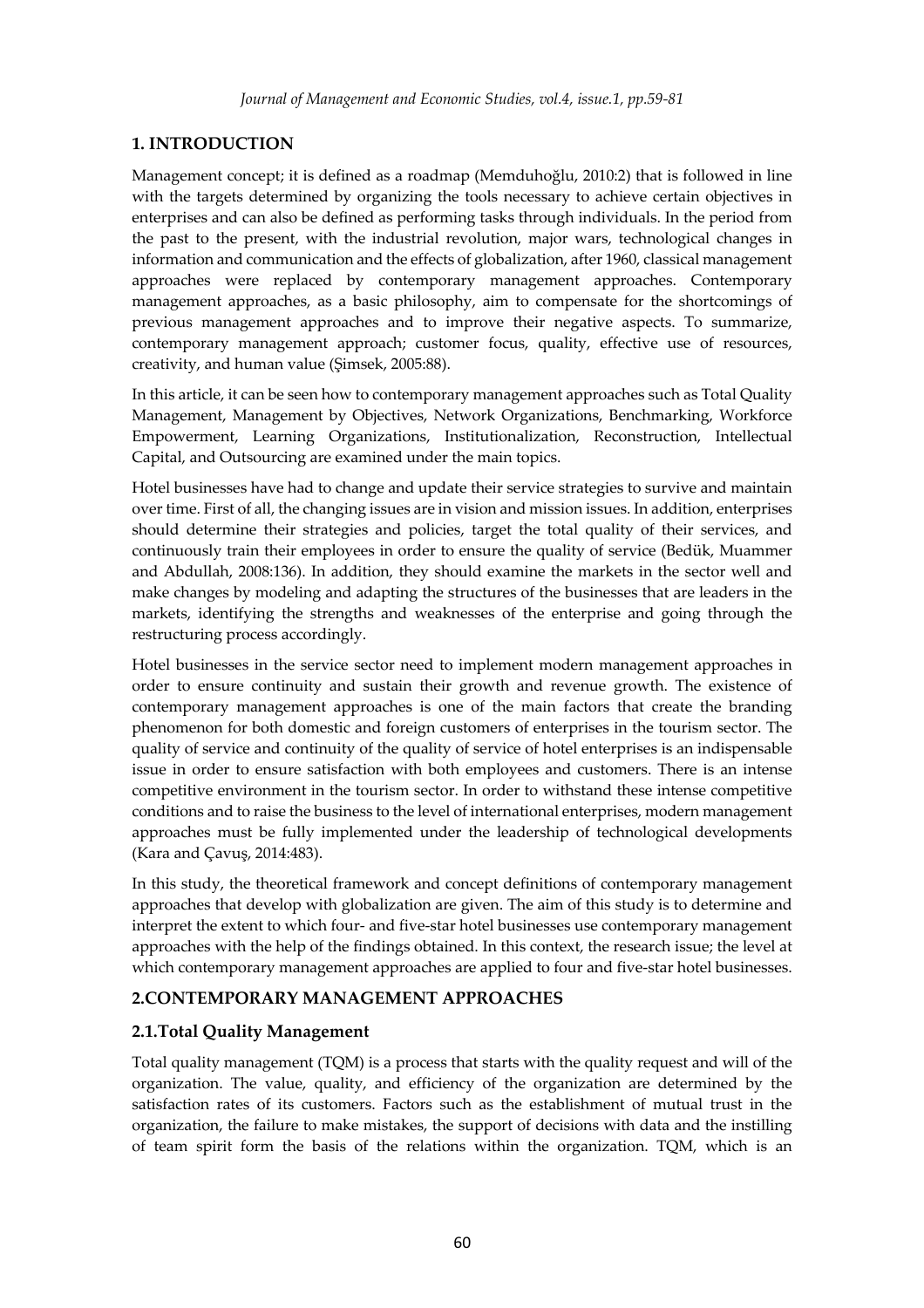understanding of innovation, is welcomed by organizations as it is a holistic approach to not making wrong or incomplete decisions (İlgan et al., 2008:79). TQM should be made into a way of thinking in all activities of the organization within a holistic system, spreading quality to all areas, making people a focal point, developing goods and services, participating the whole organization in the whole process, continuous development and learning. TQM is a form of business that adopts to maximize customer satisfaction by identifying not only the present but also the desires and expectations that may occur in the future (İlgan et al., 2008:73-74). Although TQM has many objectives, its main objectives are; minimizing extravagance, increasing efficiency, continuous increase in quality, reducing expenses, reducing processing times, ensuring continuous improvement, and development, ensuring balance between stakeholders (Özgüner and Özgüner, Z. 2015: 443). Leadership, continuous improvement (Kaizen), customer focus and participative management principles must be adopted in order for TQM to reach the whole organization.

**Leadership:** TQM can be defined as a management philosophy aimed at effective use of all existing resources with the participation of all business partners in the management process in order to develop and implement approaches to preventing mistakes in order to realize the visions and missions of the organization (Taş ve Aksu, 2011: 353).

**Continuous Improvement (Kaizen):** The main thing in continuous improvement is not to see the existing situation as effective, but always to take it one step forward. Kaizen has always philosophized a management style that demands better and is never satisfied with the existing process. The ever-changing expectations of customers require a continuous increase in the quality of the goods or services produced (İlgan et al., 2008:76).

**Customer Focus:** TQM considers all individuals who are buyers of goods or services as customers. All activities of the organization are based on meeting the demands of customers. Organizations will be memorable and valued as long as they improve the quality for their customers (Önder,1998:65).

**Participating Management:** In order for TQM to succeed, the participation of the entire hierarchical structure from the lowest level to the highest level must be ensured. Success will be permanent when all employees make total quality management a way of thinking (Coşkun, 2003:57).

TQM is a form of management based on continuity and efficiency, but starting with determining which methods organizations will move forward and how to carry out them, it is a management approach that covers the participation of all employees in the processes, achieving the desired quality, and continuous improvement and development efforts, regardless of the upper and subordinate distinctions within the organization. Among the benefits of TQM, it can be conveyed as positive results such as increased organizational awareness, high profits, appealing to more customers, decreased employee turnover, more meaningful work of employees with their participation in the field of management, increasing intra-organizational culture by forming teams, increasing brand awareness (İlğan et al., 2008:79).

## **2.2.Management by Objectives**

One of the contemporary management approaches, Management by Objectives (MBO) theory, was first described by Peter F. Drucker in 1954 (Yildiz and Cobanoglu, 2016:343). According to Drucker, MBO is a system for balancing organizational objectives and merging between activities. The MBO process consists of managers in senior management setting targets with lower-level managers and determining the responsibilities of each employee according to the expected results of them in relation to the field of duty. Therefore, when the relevant literature is examined; it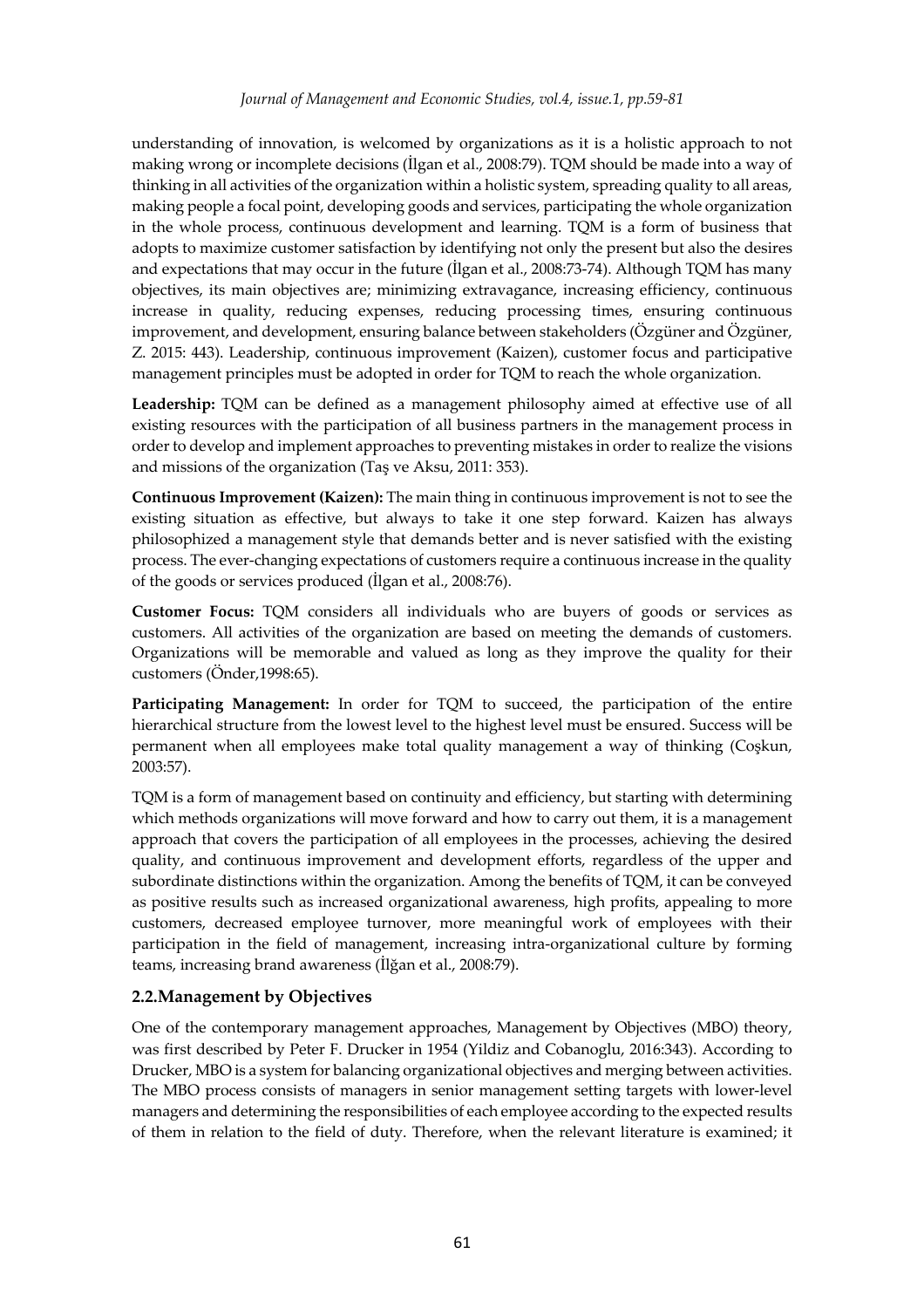appears to have been examined as management by results, management with results, management by objectives, and results (Efil, 1999:189 as cited in. Koç and Topaloglu, 2017:167).

MBO is an understanding that enables the cooperation of the organization and employees, allows the powers and responsibilities of individuals, directs their opinions and efforts in a common way, and brings together the objectives of the organization on the same plane as the objectives of the individual (Aydın, 2013:111). MBO is a process in which the top and subordinates in an organization determine their objectives together, decide their areas of responsibility, and the results they will achieve together, and examine together whether these objectives and results have been realized in certain periods (Koç and Topaloglu, 2017:168).

When determining the objectives, it should be taken care that it is clear, understandable, measurable, and achievable. Objectives start from senior management and descend to submanagement in the form of a hierarchy of objectives, thus ensuring integrity. During the activity planning phase, it is determined how to achieve the objectives set out in the strategic plan and reduced to the level of department and person. In this way, while the individual develops his/her abilities, the organization benefits from the individual's abilities. The phase of application and self-control is the stage in which plans are implemented and deviations are determined, if any. Periodic valuations are the valuation process that is carried out at certain time intervals. Thus, the performance of the workers is measured and rewarded if necessary (Koçel, 1999:98; Efil, 1999:194; Şimşek, 2005:284 as cited in. Koç and Topaloglu, 2017:168-169).

## **2.3.Network Organizations**

With the globalization process, organizations are redesigning their organizational structures in order to achieve superiority in the market, efficiency/effectiveness and service quality (Kanbur, 2008: 389). Network organizations are a group of businesses that are in mutual relations independently of each other, do not have a hierarchical superiority between them, but divide the work among themselves with certain agreements and produce goods and services, as well as sell what they produce. By using the network organizational structure, companies continue their business in an effective and innovative way; concentrates on doing the work properly and operates in a way to make agreements with other companies (Koçer and Erdoğmuş, 2011: 247).

Network organizations are named according to their structure. Network organizations are examined under three main headings in the literature: Internal, balanced and dynamic. *Internal network organizations,* can be expressed as an organization whose organizational units interact with each other and can establish formal and informal relations. In this context, formal relations include ties, resource exchange and personnel transfers through workflow (Brass et al., 2004: 801). In *balanced network organizations*, resource ownership and property savings of enterprises producing goods or services occur independently of each other, when they are in a supply and demand relationship (Karaaslan et al., 2003: 25). In addition, this organizational structure is a form of outsourcing (Saylı et al., 2006: 33). The defining feature of *dynamic network organizations*  is the absence of the main business. In this type of organizational structure, the formation of enterprises that are completely independent in their field around any enterprise that functions as an indirect organizer is essential. In other words, organization emerges cyclically between businesses and a network is formed (Karaaslan et al., 2003: 25).

## **2.4.Outsourcing**

Today, it is known that enterprises prefer modern management approaches in order to gain a competitive advantage, as multiple contemporary management approaches such as total quality management, benchmarking, outsourcing, workforce empowerment. All of these approaches are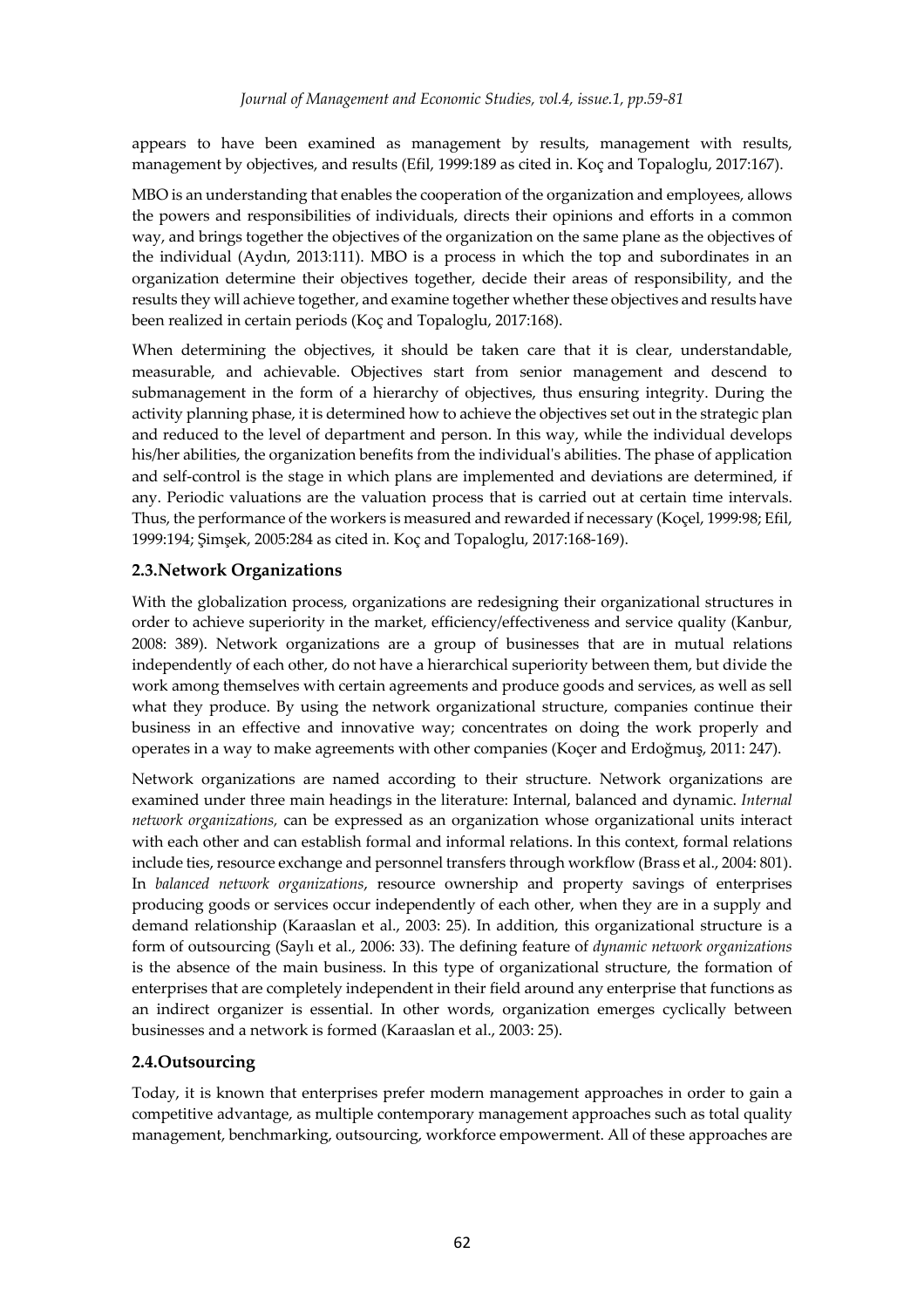integrated with the enterprise in order to strengthen the enterprise and increase its share in the market.

Outsourcing, which is one of the modern management approaches, is called outsourcing of private work that requires expertise and is outside of its core capabilities (Arslan ve Aydoğmuş, 2020:466). In industrialized parts of the world, outsourcing has become an increasingly popular method for companies to organize their production in order to gain the advantage of competitiveness (Shy ve Stenbacka, 2003:203). Outsourcing differs from alliances, partnerships, or joint ventures in that resource flow is one-way from provider to user. Typically, there is no profit sharing or mutual contribution (Belcourt, 2006:270).

Businesses can opt for an outsourcing approach in a single activity in the production process or outsource one or more functions of the enterprise (Turan,2014:155). Turan (2014) conveys the advantages of outsourcing as follows:

- Optimal use of financial resources
- Reducing costs and improving quality (outsourcing has the advantage of reducing costs by preventing the formation of new costs)
- Being able to become a successful business
- Gain speed
- Downsizing and preparing for global competition
- Gaining a strategic perspective
- Process renewal and ability to follow technological innovations

The ability of businesses to achieve the above-mentioned advantages requires effective outsourcing management. The disadvantages that outsourcing can bring (Turan, 2014:157); increasing dependence on supplier operation and loss of control, preference of unqualified supplier, loss of abilities of the enterprise, risk of loss of control over personnel, focus on shortterm economic objectives.

It is possible to say that the disadvantages of outsourcing arise with the selection of more suppliers, as mentioned above. Supplier selection needs to be done correctly and the business as a new competitor must maintain its core capabilities, especially in order not to pose a risk to the business. In order to effectively execute outsourcing, situationality can be used more effectively as a result of its handling and evaluation together with dynamic capabilities and business model approaches (Turan,2014:160).

## **2.5.Benchmarking**

With globalization, intercultural interaction, preference of foreign markets and open markets, change and development have become a necessity for enterprises. Therefore, businesses have to prioritize the desires and expectations of their customers, adopt innovative understandings and control the changes that ocur (Efe, 2019:95). The concept of comparison emerged in the 1970s, and it is possible to say that it dates back to the 1980s when businesses started to carry out benchmarking studies in order to move their assets forward and keep up with innovations.

In today's increasing globalization, increasing competition in domestic and foreign markets and increasing quality expectations of customers push businesses to develop and implement a number of different quality ideas in order to stay competitive or increase competitiveness, and therefore direct organizations to compare them with the urge to be the 'best of the best' (Erdem, 2006:66).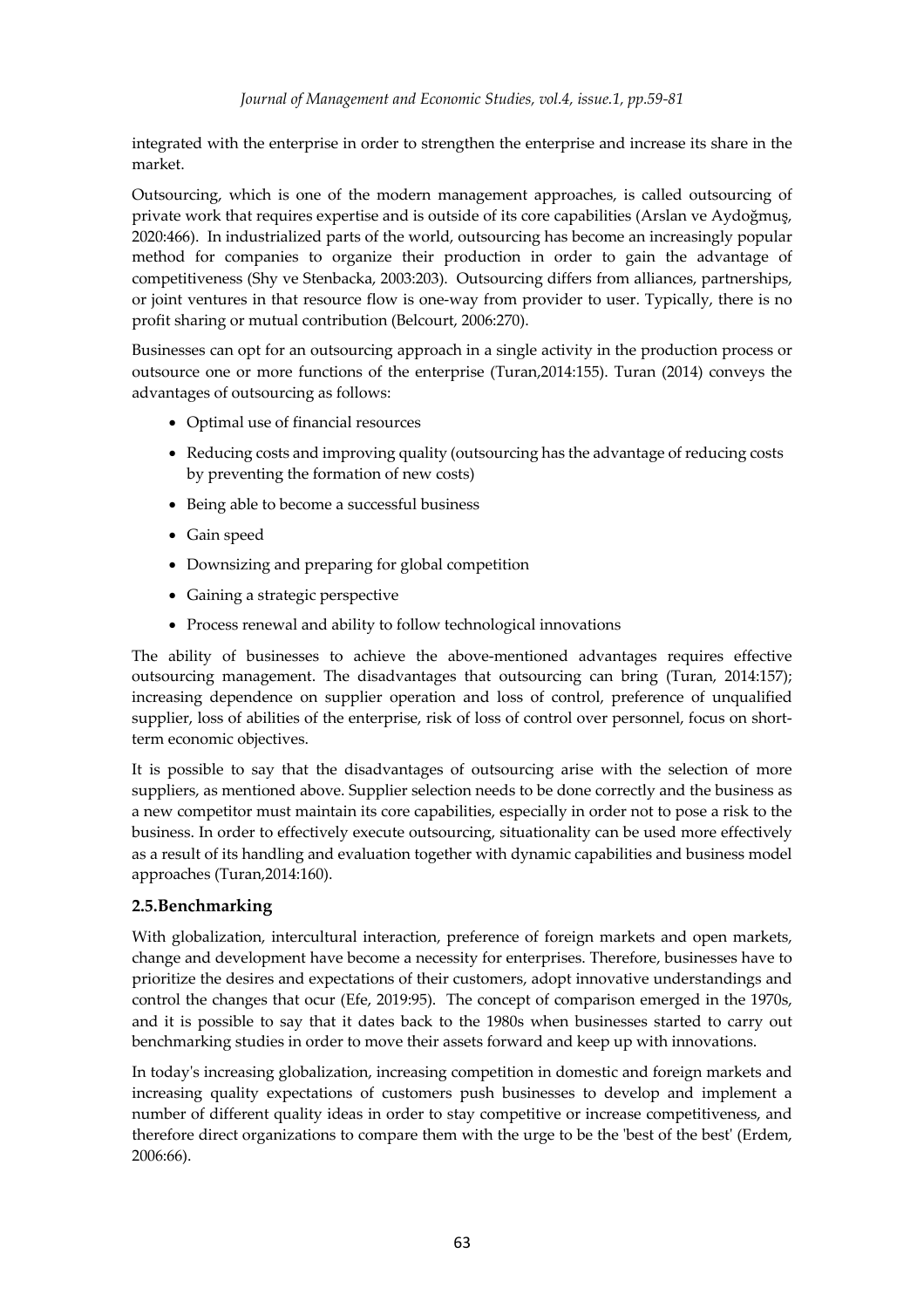No common definition has yet been adopted for comparison. However, Erdem (2006)'s definition of comparison adequately summarizes the basis of the comparison: In parallel with the increasing competition in the world through globalization, organizations need to constantly follow innovations and developments, and compare their improvement-required practices with other businesses or departments with best practices within the enterprise (internal or external comparison) without any difference in sector and unit to adapt best practices to the business or unit structure. To briefly convey the objectives underlying the comparison, we can list them as follows;

- Ensuring a change in product, processes and services for the better
- Achieving customer satisfaction and performance improvement
- Gaining a competitive advantage in the existing sector

In order for the benchmarking studies to be successful, planning (determining what will be compared and the business to be compared) must be done correctly. Secondly, the analysis of the enterprise (determination of the lack of performance) should be carried out. Integration as the third stage (findings are evaluated and made acceptable) is required. The fourth stage is taken into action, and the final stage is the maturity stage. At this stage, the business reaches the leadership position and the applications are fully integrated with the processes within the enterprise (Demirdöğen ve Küçük, 2003:309).

Businesses create their strategies to dominate the market or compete with their competitors. Benchmarking technique, which is one of the modern management techniques, can be used in addition to other techniques and requires a great deal of support from management. In order for these techniques to benefit the business, the participation of all working personnel is also required.

## **2.6.Workforce Empowerment**

Workforce empowerment is a management approach created by global change and fierce competition. In order for modern organizations to manage their activities effectively and efficiently, they must include dedicated employees (Koçel, 1999:449). Empowerment, refers to an active working atmosphere in which the workforce believes that it can determine its business boundaries and role in the job. Thus, the spiritual feelings that the workers have towards the organization will increase. Empowerment as a management concept; is defined as cooperation, sharing, training, teamwork, increasing the decision-making powers of the employees, and continuously improving the workforce (Erdağ, 2001:3). Empowered workers will take on more responsibility when they feel that the work they are doing is theirs. Their attitudes towards jobs will be more rigorous and their effectiveness within the organization will increase as a result (Doğan, 2006:26).

## **2.7.Learning Organizations**

Learning organization approach is defined as organizational structures capable of changing their behavior in line with the information obtained after providing information, gaining information, transmitting information (Toksöz, 2018). According to another definition, learning organizations; they are organizational structures that can adapt to constantly changing environmental conditions, pay attention to past experiences and learn lessons, research the information needed by the organization and thus maximize the contribution of employees to the organization (Kılınç, 2006).

McGill ve Slocum, (1993 as cited in. Kutum, 2017:44-45) examined learning organizations as a four-step development phase. These are the ones that are going to be defined as the organization that knows, the organization that understands, the organization that thinks and the organization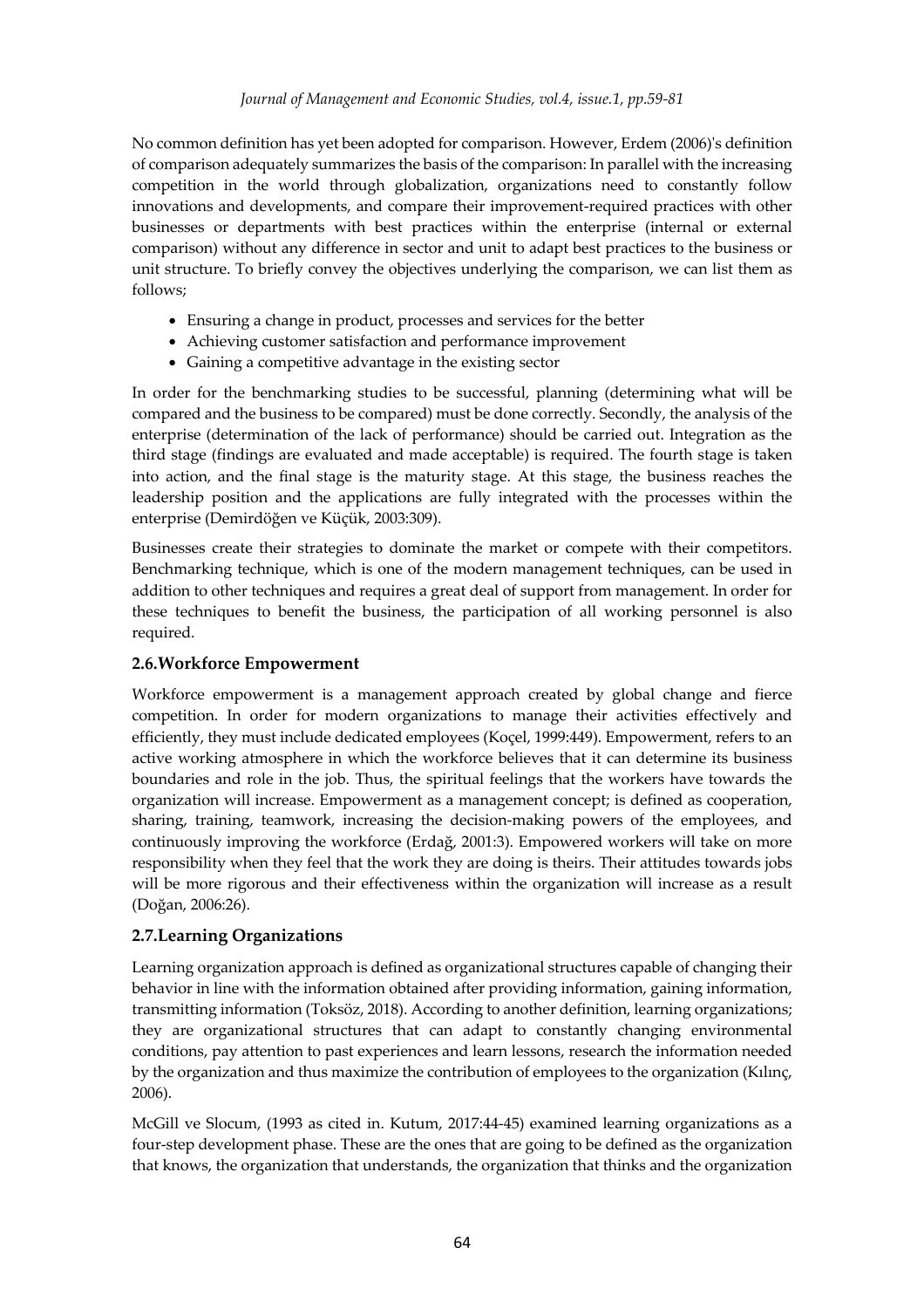that learns. According to McGill and Slocum studies; the main theme of the organization is to be dedicated to the path of the organization and includes various arrangements by the management and functioning in accordance with the rules. The understanding organizational model emerged with the personnel structure strengthened by the clarity of values and the increase of internal communication. The main purpose of thinking organizations is to focus on the factors that cause problems and eliminate them. Learning organizations are defined as examining, improving and repairing every work experience.

## **2.8.Institutionalization**

Institutionalization is the management of the objectives determined by the enterprises with accepted norms, values and principles. In line with the realism and robustness of these goals, the managers of the enterprise feel connected to the institution (Ülgen, 1990: 103). Institutionalization is, in a sense, bringing together and blending of the old and the new. The old and new values, principles brought together are important for the strength and continuity of the relations maintained around the institution. Institutionalization can be explained under five approaches. These approaches differ in essence (Kimberly, 1979: 342). The first approach is the work of Selznick. Emphasizing that the environmental factor is an important factor for businesses in his studies, Selznick underlined that the realization of the harmony of the environment with the business in order to ensure institutionalization and the technical tools in this harmony are important (Selznick, 1996: 271). The second and third approaches are based on Berger's work. Berger focuses on how people's motives and behaviors affect the social order, and the impact of the environment on human behavior (Scott, 1987: 497). In the fourth approach explained by DiMaggio and Powell, it is emphasized that businesses should be acceptable to everyone instead of being moderate in the institutionalization process (Selznick, 1996: 276). In the fifth approach, explained by Friedland and Alford, it is emphasized that businesses act in their interests and while trying to protect them, everyone in the business can attribute different meanings to events (Scott, 1987: 506).

## **2.9.Reconstruction**

Reconstruction is a complete reconsideration of all the activities necessary for organizations to survive in the developing competitive conditions, to increase their services by understanding their customers, to create better quality goods and services, to increase their earnings, and to maintain their continuity by fulfilling the development more rapidly (Çetin, 1996: 202).

The characteristics of the restructuring approach, which can handle the changes quickly and apply them to the management, in the conditions of globalization where there is constant change; it is to consider the existing structure from the beginning, to design the changes from a comprehensive perspective, to create added value with the strategically important process logic, to ensure a high increase in productivity and to recreate it (Seymen Aytemiz, 1999: 8-14). Keeping customer expectations and satisfaction at the highest level, which is one of the basic principles of restructuring, being one step ahead in the competition process, coming to the forefront of creativity by adapting quickly to changing conditions, always being open and ready for development, not sacrificing the goals of continuous development and improvement are the principles of a careful and controlled approach. It should be applied in a proper way (Seymen Aytemiz, 1999: 8-14).

## **2.10.Intellectual Capital**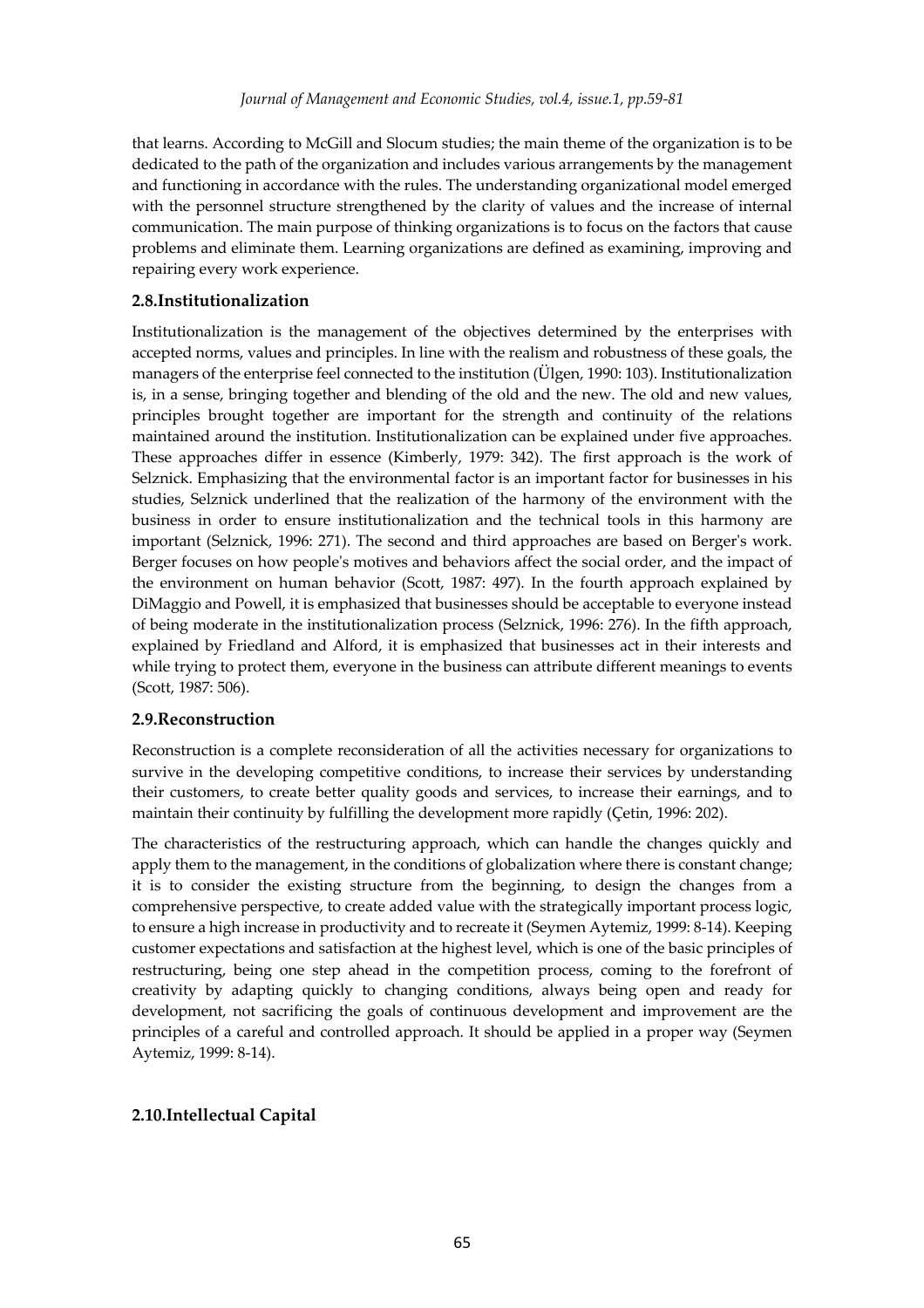The success of organizations today depends on obtaining and retaining information. The concept of intellectual capital is also evaluated in this context. Intellectual capital has an important position in the success of organizations and the realization of their goals in the long term (Senel, 2019:8).

The concept of intellectual capital in the developing 'information world' was first raised in the article "Brain Power" published by Thomas Stewart in 1991. Stewart refers to intellectual capital as "the sum of all the elements known to human factors in a business that give the business a competitive advantage" (Stewart, 1997:19).

Intellectual capital is all assets that are knowledge-based but not seen on the operating balance sheets, which will give a business a competitive advantage over the future and differentiate it from other businesses. These entities; it is possible to rank the culture of the enterprise, copyright and patent rights, the manpower of the enterprise, the structure of the organization, and relations with its customers (Tekin, 2019:431). The main purpose of intellectual capital is to define and develop the processes necessary for the management of intangible assets (Ergun and Yilmaz, 2013:130).

According to Sullivan (2000), elements of intellectual capital; human capital, client capital, intellectual property, R&D, innovation, knowledge, intellectual assets, structural capital, relationship capital, and information technologies (as cited in. Haykır Hobikoglu, 2011:88).

## **3.METHODOLOGY**

## **3.1.Model of the Research**

This research was created and conducted with the phenomenology model, which is one of the qualitative research methods. The reason for choosing the qualitative research technique in the research is to understand and explain the information, facts and concepts related to the subject to be researched. The purpose of the interview is to determine the subjective perspectives of the participants in the study, in which they explain their feelings, thoughts and knowledge about the subject of the study in detail. In research conducted with interview technique; detailed information about the subject of the research can be collected and the research data are handled in different dimensions (Yüksel, A. 2020: 552). The research issue is to determine at what level contemporary management approaches are applied to four and five-star hotel businesses. Contemporary management approaches discussed in the study have been prepared based on the book study of Koç and Topaloğlu (2017).

## **3.2.Working Group**

This study was applied on 10 four and five-star hotels located in Ankara, İstanbul, Antalya and Muğla. 58 four-star hotels, 29 five-star hotels in Ankara; 155 four-star hotels and 117 five-star hotels in Istanbul; 119 four-star hotels and 301 five-star hotels in Antalya; 52 four-star hotels and 49 five-star hotels in Muğla (Rebuplic of Turkey Ministry of Culture and Tourism, 2021). All of the 10 participants in the research are in the managerial position of the enterprises; eight male and two female.

## **3.3.Data Collection**

Structured interview form and content analysis method were used as data collection tools. The questions used in the interview were prepared to determine the level of use of contemporary management approaches. The interview questions were arranged with the support of expert opinion after the literature review. There are 61 questions in the interview form (see Appendix) that aim and support the purpose of the research.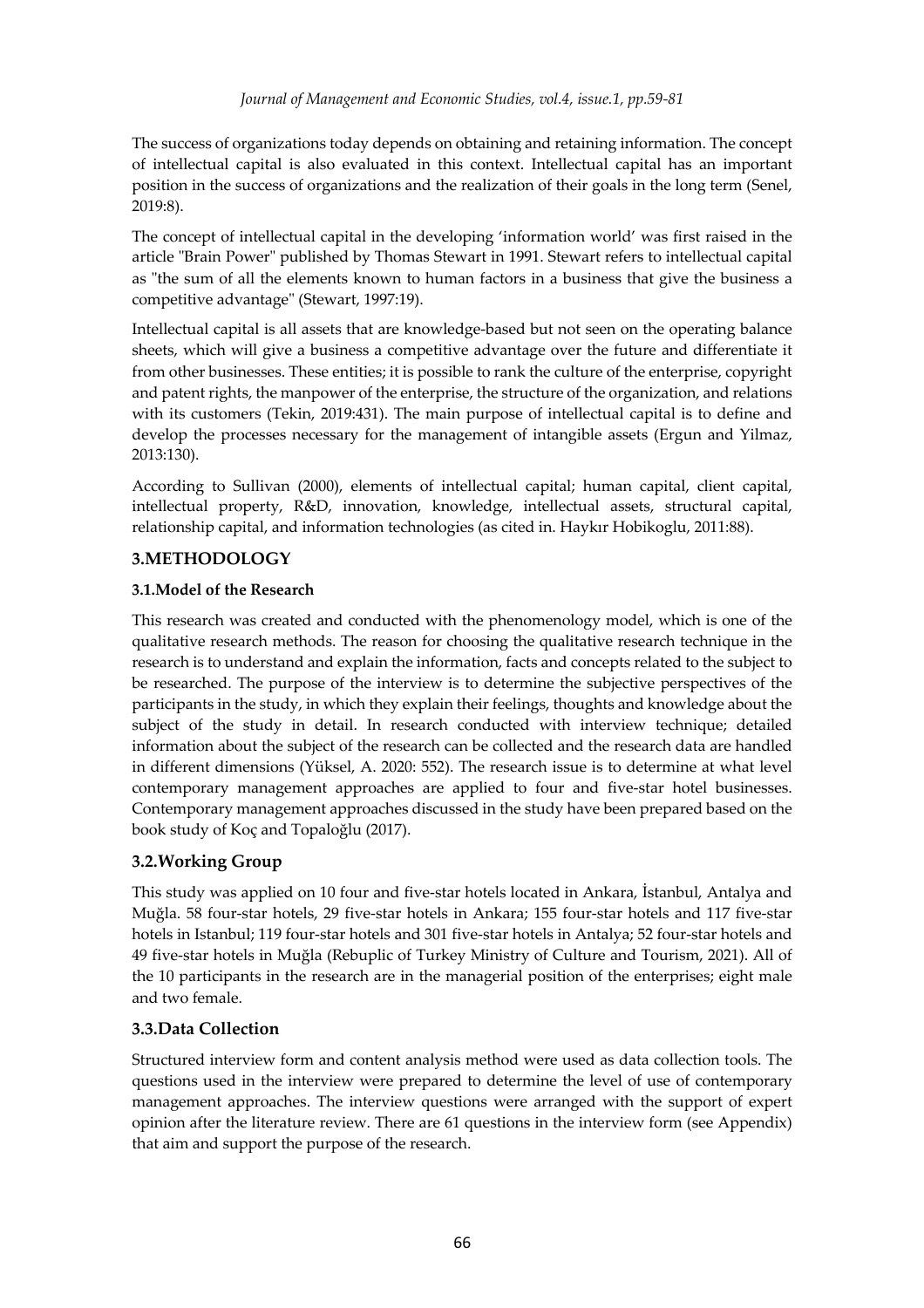Interviews were conducted with the managers participating in the research, both online and faceto-face. The interviews lasted an average of 35-40 minutes. The questions in the interview were arranged to determine whether all contemporary management approaches described in the theoretical framework exist in the relevant enterprise and whether they are also applicable.

#### **3.4.Analysis of Data**

The information obtained by the researchers was first transferred to the computer environment and then analyzed using content analysis, which is one of the qualitative research techniques. Based on the answers given by the managers, which hotel business incorporates which contemporary management approach has been compared, interpreted and tabulated.

Hotel businesses participating in the interview were expressed in letters as they did not want their names to appear clearly in the study. The hotels interviewed respectively; it has been named as hotel A, hotel B, hotel C, hotel D, hotel E, hotel F, hotel G, hotel H, hotel K and hotel L. These symbols are used in the findings section.

#### **4. RESULTS**

Six of the hotels participating in the study are located in Ankara, 2 in Antalya, 1 in Muğla, and 1 in İstanbul. Six of the hotels are five-star and 4 are four-star. Five of the hotels participating in the study are operating internationally, while 5 are operating at the national level. Eight of the hotels are chain hotel operations and, 2 are not chain hotel operations. The interviewees are people who are in the managerial position of the hotel establishments. Information about the hotels participating in the study is available in Table 1.

|                | Hotel<br>Location | <b>Star Rating of</b><br>the Hotel | <b>International</b><br>Hotel | Chain<br>Hotel | The Task of the<br>Interviewee |
|----------------|-------------------|------------------------------------|-------------------------------|----------------|--------------------------------|
| <b>Hotel A</b> | Ankara            | $\overline{4}$                     | Yes                           | <b>Yes</b>     | General Manager                |
| <b>Hotel B</b> | Ankara            | 5                                  | Yes                           | <b>Yes</b>     | General Manager                |
| Hotel C        | Ankara            | 5                                  | Yes                           | <b>Yes</b>     | General Manager                |
| <b>Hotel D</b> | Ankara            | $\overline{4}$                     | N <sub>0</sub>                | Yes            | <b>Front Office Manager</b>    |
| <b>Hotel E</b> | Ankara            | $\overline{4}$                     | No                            | N <sub>o</sub> | General Manager                |
| <b>Hotel F</b> | Antalya           | $\overline{4}$                     | No                            | No.            | Purchasing Manager             |
| <b>Hotel G</b> | Antalya           | 5                                  | No                            | <b>Yes</b>     | General Manager                |
| <b>Hotel H</b> | Ankara            | 5                                  | No                            | <b>Yes</b>     | General Manager                |
| Hotel K        | Muğla             | 5                                  | Yes                           | Yes            | Front Office Manager           |
| <b>Hotel L</b> | Istanbul          | 5                                  | Yes                           | <b>Yes</b>     | Sales and Marketing<br>Manager |

**Table 1. Information about Hotels Participating in the Research**

The level to which the hotels interviewed apply their contemporary management approaches is shown in Table 2 comparatively.

#### **Table 2. Findings on The Rates of Use of Contemporary Management Approaches in Hotels**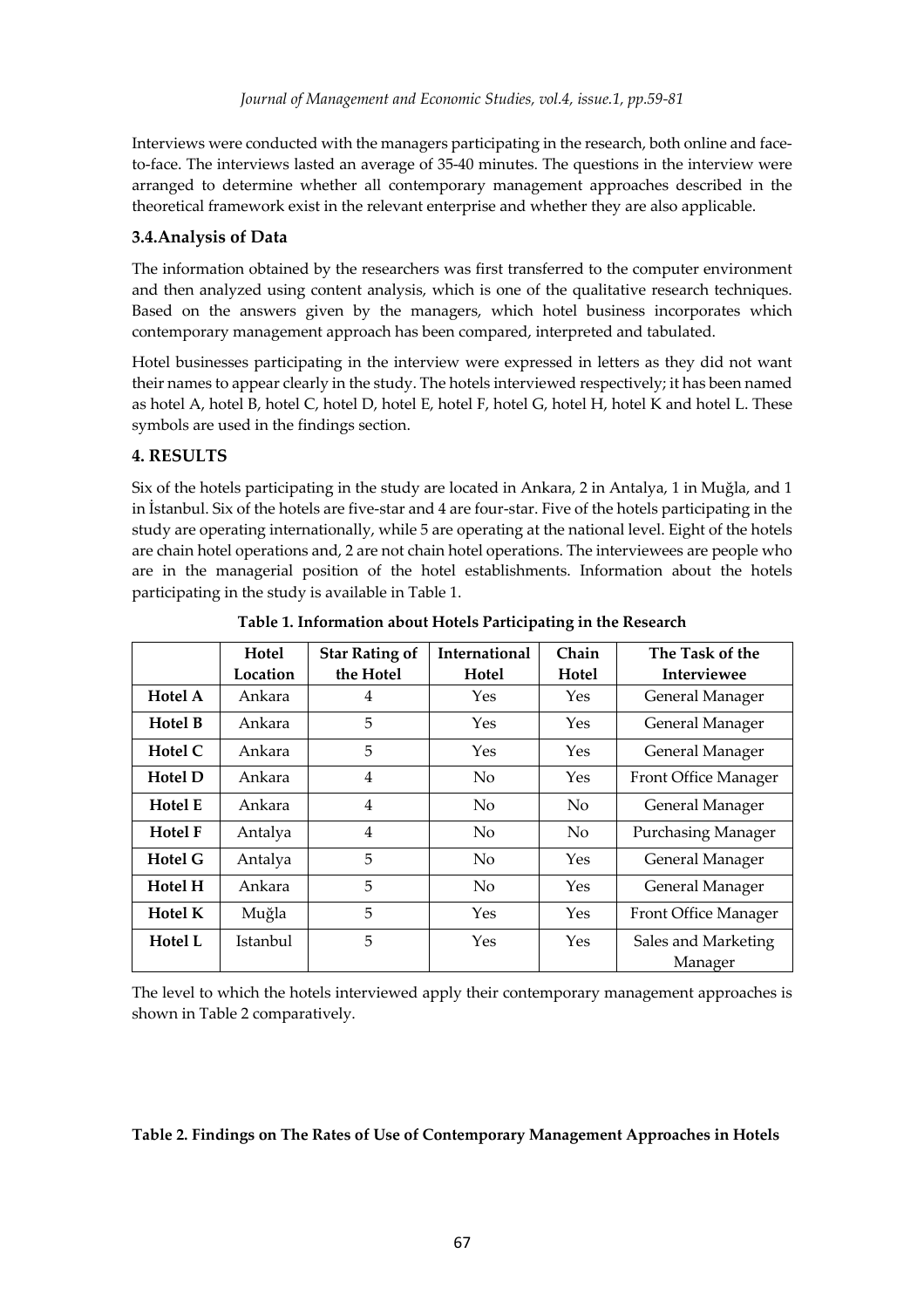|                                    | Hotel A        | B<br>Hotel     | $\cup$<br>Hotel | $\Box$<br>Hotel | $\blacksquare$<br>Hotel | Hotel F        | ں<br>Hotel     | Hotel H        | Hotel K        | L<br>Hotel     | Average |
|------------------------------------|----------------|----------------|-----------------|-----------------|-------------------------|----------------|----------------|----------------|----------------|----------------|---------|
| <b>Total Quality</b><br>Management | $\overline{4}$ | 5              | 5               | 5               | 3                       | 3              | $\overline{2}$ | 5              | $\overline{4}$ | 5              | 4,1     |
| Management by<br>Objectives        | $\overline{3}$ | 3              | 3               | 5               | $\mathbf{1}$            | $\mathbf{1}$   | $\overline{2}$ | 5              | $\overline{4}$ | 5              | 3,2     |
| <b>Network</b><br>Organizations    | 5              | 5              | 5               | $\mathbf{1}$    | $\mathbf{1}$            | $\mathbf{1}$   | $\overline{2}$ | $\overline{4}$ | 5              | 5              | 3,4     |
| Outsourcing                        | $\overline{4}$ | 5              | 5               | 5               | 5                       | 5              | 5              | 5              | 1              | 5              | 4,5     |
| Benchmarking                       | 3              | 5              | 5               | 3               | 5                       | 5              | 5              | 5              | 5              | 5              | 4,6     |
| Workforce<br>Empowerment           | $\overline{4}$ | $\overline{4}$ | 5               | $\overline{4}$  | $\overline{3}$          | 5              | $\mathbf{1}$   | 5              | 5              | 5              | 4,1     |
| Learning<br>Organizations          | $\overline{4}$ | $\overline{4}$ | 5               | 5               | 3                       | $\mathbf{1}$   | $\overline{2}$ | 5              | $\overline{4}$ | $\overline{4}$ | 3,7     |
| Institutionalization               | 5              | 5              | 5               | 5               | $\mathbf{1}$            | $\mathbf{1}$   | $\overline{4}$ | 5              | 5              | 5              | 4,1     |
| Reconstruction                     | 5              | 5              | 5               | 5               | $\mathbf{1}$            | $\overline{2}$ | 5              | 5              | $\overline{4}$ | $\overline{4}$ | 4,1     |
| <b>Intellectual Capital</b>        | 5              | $\overline{4}$ | 5               | 5               | $\mathbf{1}$            | $\mathbf{1}$   | $\mathbf{1}$   | 5              | 5              | 5              | 3,7     |
| Average                            | 4,2            | 4,5            | 4,8             | 4,3             | 2,4                     | 2,5            | 2,9            | 4,9            | 4,2            | 4,8            |         |

*Journal of Management and Economic Studies, vol.4, issue.1, pp.59-81*

The scoring ruler created according to the findings obtained is given in Table 2. According to the table, decisive scoring on the availability and applicability of contemporary management approaches in the research sample; "1: Very weak, 2: weak, 3: Medium, 4: Good, 5: Very good". Points were classified as "1" points lower level, "2 and 3" points were considered intermediate level, and "4 and 5" points were considered high level. In the hotels interviewed, the level of applying contemporary management approaches was evaluated on a score of "1" for hotels with a level of beginner level.

Approaches with an average of 4 and above when table 2 is examined; total quality management, outsourcing, benchmarking, institutionalization, and reconstruction. These contemporary management approaches are considered to have a high level of availability and applicability on the hotels examined. Approaches with an average of 2 and 3; management by objectives, network organization, learning organizations, intellectual capital. It is seen that it has a intermediate presence and applicability over hotel enterprises that implement these contemporary management approaches. In this study of four- and five-star hotel businesses, there was no contemporary management approach with an average of 1.

According to the findings, hotels with total quality management between 4 and 5 points; hotel A, hotel B, hotel C, hotel D, hotel H, hotel K, and hotel L. Hotels with 2 and 3 points; Hotel E is hotel F and hotel G. There is no hotel with 1 point that implements total quality management. In this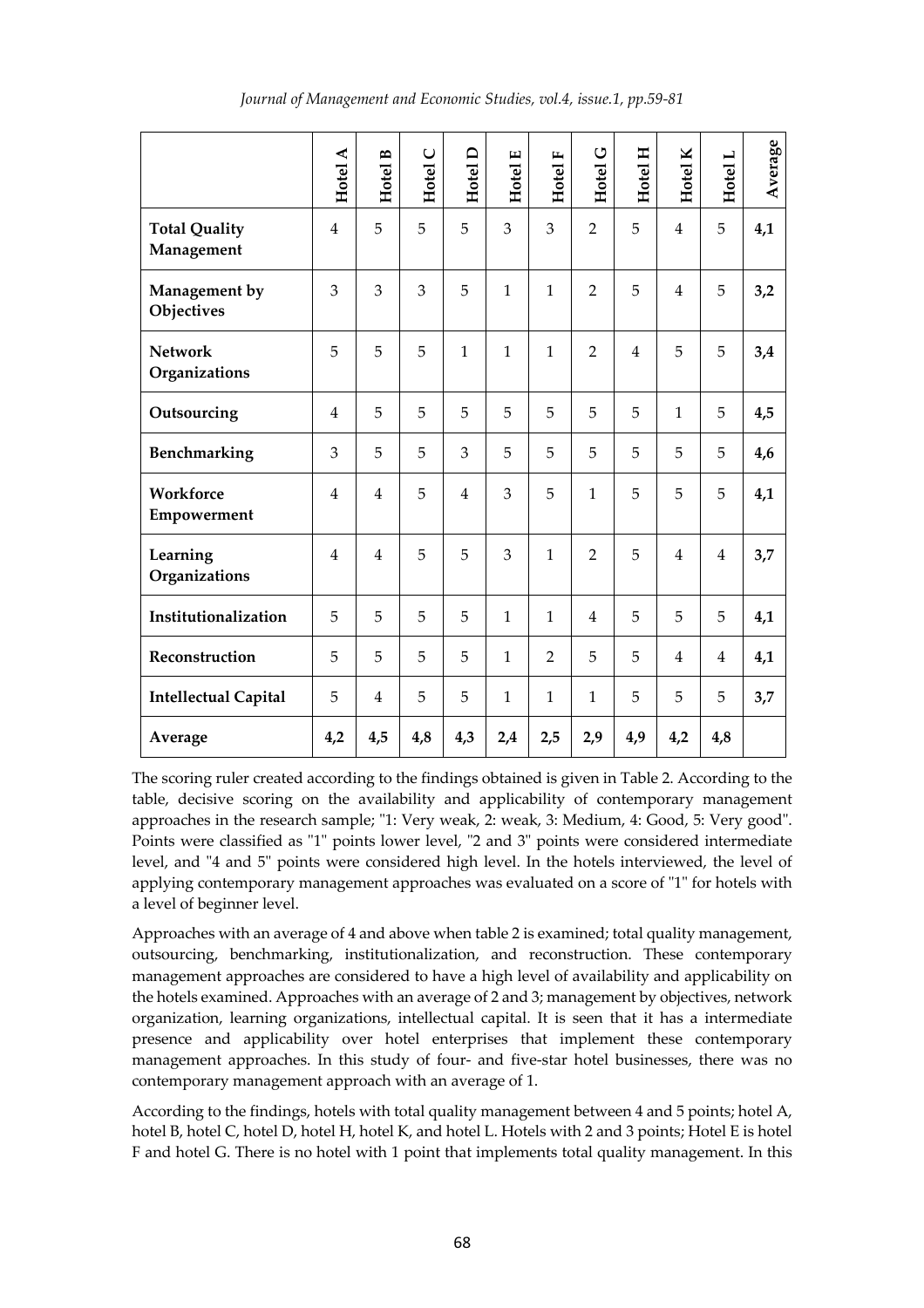context, it is seen that total quality management has a high level of presence and applicability in 7 hotels and a medium level in 3 hotels.

Hotels in the range of 4 and 5 points in management by objectives; hotel D, hotel H, hotel K, and hotel L. Hotels that apply in the range of 2 and 3 points; hotel A, hotel B, hotel C, and hotel G. Hotels with 1 point are hotel E and hotel F. Management by objectives has been found to have a high level of availability and applicability in 4 hotels, intermediate in 4 hotels, and low level in 2 hotels.

Hotels that apply the network organization approach between 4 and 5 points; hotel A, hotel B, hotel C, hotel H, hotel K and hotel L. There is no hotel with 3 points. The hotel with 2 points is the hotel G. Hotels with 1 point are hotel D, hotel E and hotel F. While it is seen that the network organization approach is applied at a high level in 6 hotels and at a moderate level in 1 hotel, it is seen that it has a low level of presence and applicability in the other 3 hotels.

Hotels in the range of 4 and 5 points in outsourcing; hotel A, hotel B, hotel C, hotel D, hotel E, hotel F, hotel G, hotel H, and hotel L. There are no hotel establishments with 2 and 3 points. The only hotel with 1 point is hotel K. While 9 out of 10 hotels are considered to have a high level of availability and applicability in outsourcing, only 1 is considered to have a low level of availability and applicability.

Hotels with 4 and 5 points in benchmark studies; hotel B, hotel C, hotel E, hotel F, hotel G, hotel H, hotel K, and hotel L. Hotels with 3 points are hotel A and hotel D. There are no hotel establishments with 2 and 1 points. It is seen that 8 of the hotels perform the comparison studies at a high level, while 2 have intermediate availability and applicability.

Hotels that apply the employee empowerment approach between 4 and 5 points; hotel A, hotel B, hotel C, hotel D, hotel F, hotel H, hotel K, and hotel L. The hotel with 3 points is the E hotel. There is no hotel business with 2 points. The hotel with 1 point is the hotel G. It is seen that 8 of the hotels have a high level, 1 hotel is medium level, and 1 hotel is lower level employee have the presence and applicability in the concept of empowerment.

Hotels with a learning organizations approach between 4 and 5 points; hotel A, hotel B, hotel C, hotel D, hotel H, hotel K, and hotel L. Hotels with 2 and 3 points are hotel E and hotel G. The hotel with 1 point is the hotel F. In the learning organizations approach, 7 hotels are high level, 2 hotels are medium level, and 1 hotel is low level availability and applicability.

Hotels that carry out their institutionalization efforts between 4 and 5 points; hotel A, hotel B, hotel C, hotel D, hotel G, hotel H, hotel K and hotel L. There is no hotel business with 2 or 3 points. The hotels with 1 point are the E hotel and the F hotel. It is thought that 8 hotels have the existence and applicability of institutionalization at a high level, while 2 hotels have the existence and applicability of institutionalization at a low level.

Hotels that apply the concept of reconstruction between 4 and 5 points; hotel A, hotel B, hotel C, hotel D, hotel G, hotel H, hotel K, and hotel L. There is no hotel business with 3 points. The hotel establishment with 2 points is the F hotel. The hotel establishment with 1 point is the E hotel. While 8 of the hotels included in the research have a high level of reconstruction availability and applicability, 1 hotel has a medium level, and 1 hotel has a low level of availability and applicability.

Hotels that apply the intellectual capital approach in the range of 4 and 5 points; hotel A, hotel B, hotel C, hotel D, hotel H, hotel K, and hotel L. There are no hotel establishments with 2 and 3 points. Hotels with 1 point are hotel E, hotel F, and hotel G. The approach to intellectual capital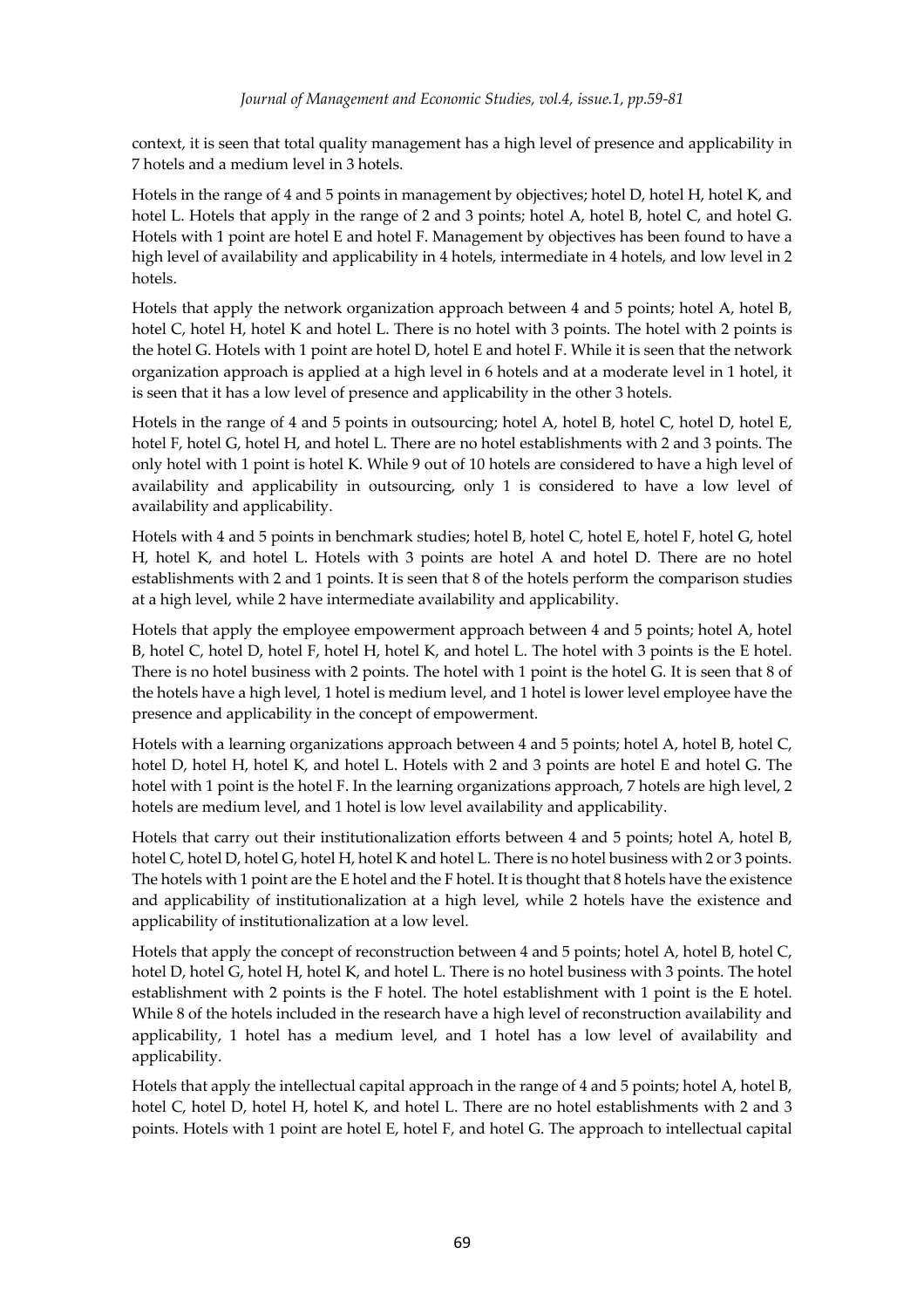is seen to have a high level of availability and applicability in 7 hotels, while 3 hotels are thought to have a low level of availability and applicability.



**Figure 1. Rates of Hotels Implementing Contemporary Management Approaches**

Figure 1 provided the levels at which hotels apply contemporary management approaches. According to Figure 1, it is seen that hotels apply the most outsourcing and benchmarking approach. These approaches are at level of 12%. Then, total quality management with 11%; workforce empowerment, institutionalization, and reconstruction with a rate of 10%; network organizations, learning organizations, and intellectual capital come with %9. It has been determined that hotels apply management by objectives approach lowest purposes which is 8%.

**Figure 2. Rates of Use of Contemporary Management Approaches of Hotels**

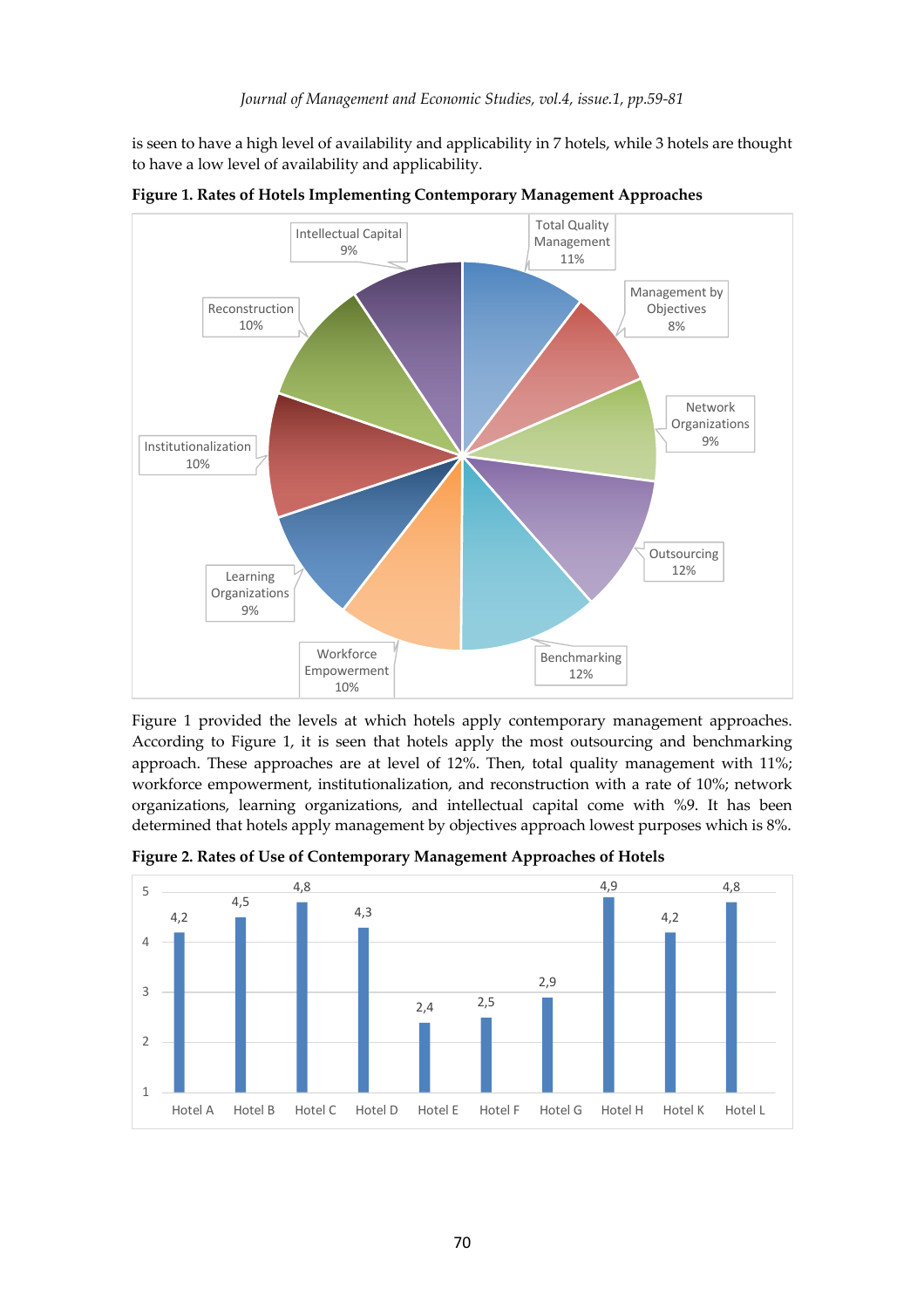Figure 2 provided the usage rates of contemporary management approaches of the hotels participating in the research. Accordingly, contemporary management approaches are applied to H hotel with 4.9 average, C and L hotel with 4.8 average, B hotel with 4.5 average, hotel D with 4.3 average, A and K hotel with 4.2 average, G hotel with 2.9 average, F hotel with 2.5 average, and E hotel with 2.4 average.

Hotel A, which participated in the research, applies total quality management, network organization approach, outsourcing, workforce empowerment, learning organizations, institutionalization, reconstruction, and intellectual capital at a high level from contemporary management approaches. It carries out management by objectives and benchmarking at intermediate level. Among the hotels examined, hotel A has the presence and applicability of most contemporary management approaches, while it has difficulties in management by objectives and benchmarking understandings according to purposes.

Hotel B included in the research; it carries out all approaches at a high level, except for the management by objective according to objectives, which is one of the contemporary management approaches. The understanding of management by objectives is applied at the medium level. Among the examined hotels, B hotel is considered to have a high level of presence and applicability in most of the contemporary management approaches, while it has difficulties in realizing the management approach according to the objectives compared to other approaches.

As seen in the Table 1, hotel C, which participated in the research, is considered to have a high level of presence and applicability of total quality management, network organization, outsourcing, benchmarking, employee empowerment, learning organizations, institutionalization, reconstruction, and intellectual capital, which are among the contemporary management approaches. As a result of the analyzes made in hotel C, the rate of implementation of the management by objectives approach was determined as medium level.

It was determined that the total quality management, management by objectives, outsourcing, workforce empowerment, learning organizations, institutionalization, reconstruction, intellectual capital at the highest level; benchmarking at the intermediate level, and network organization approach at the lower level, which are among the contemporary management approaches in the D hotel in the research.

E hotel participating in the research; outsourcing and benchmarking studies, which are contemporary management approaches, are at a high level; while total quality management, workforce empowerment and learning organizations were intermediate, it turned out that they had and management by objectives, network organization, institutionalization, reconstruction, and intellectual capital at a low level. Among the hotels examined, it applies most contemporary management approaches at a low level.

F hotel included in the research; outsourcing, benchmarking studies, and workforce empowerment have a high level, total quality management and reconstruction at a medium level and management by objectives, network organization approach, learning organizations approach, institutionalization studies, and intellectual capital at a low level of availability and applicability.

G hotel included in the research; it carries out all approaches at a high level, except for the management by objective according to objectives, which is one of the contemporary management approaches. The understanding of management by objectives is applied at the medium level. Among the examined hotels, G hotel is considered to have a high level of presence and applicability in most of the contemporary management approaches, while it has difficulties in realizing the management approach according to the objectives compared to other approaches.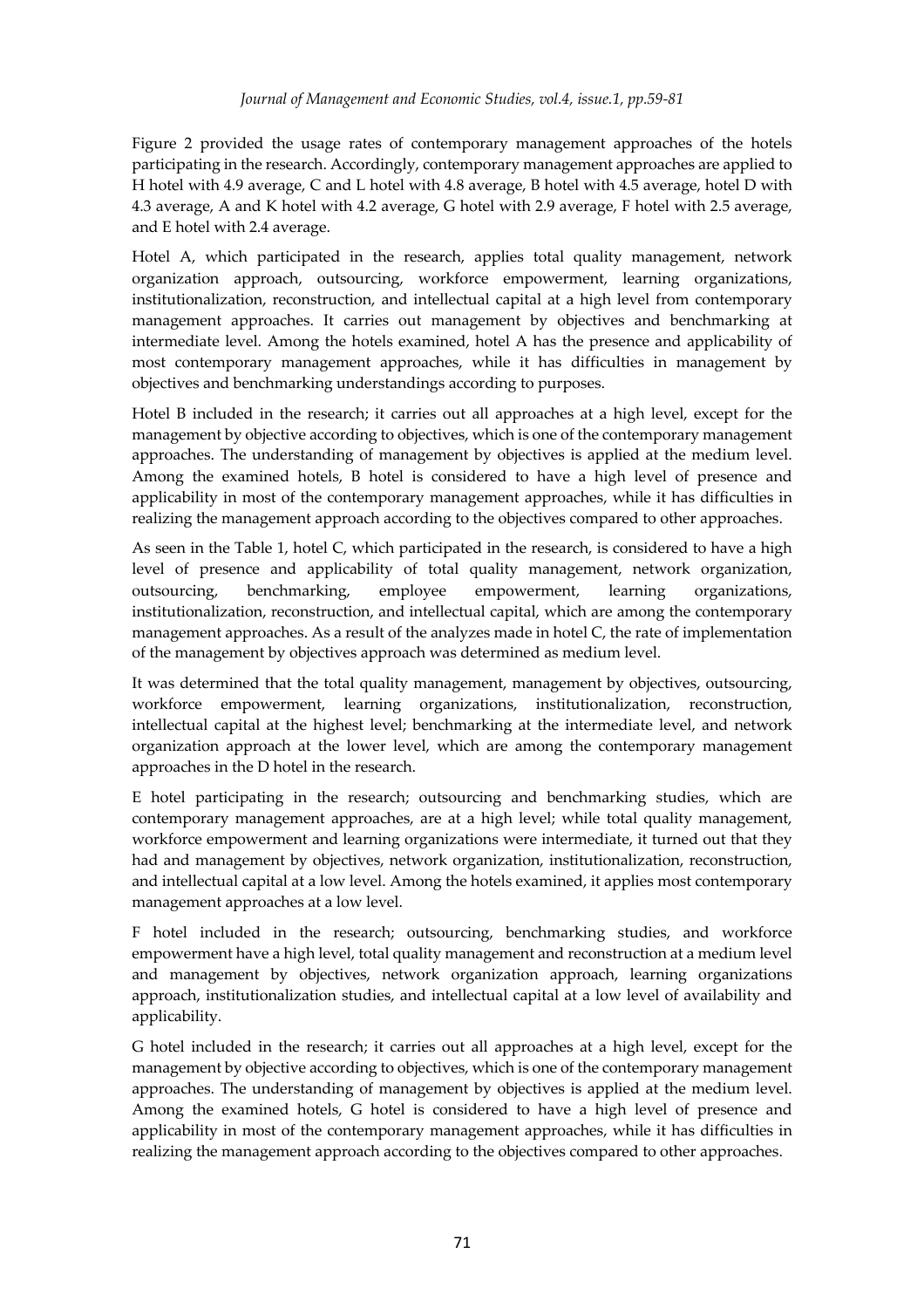H and L hotels participating in the study have a high level of availability and applicability of all contemporary management approaches. It is considered that H and L hotels can achieve a sustainable competitive advantage in an increasingly competitive environment with the impact of globalization by applying all modern management approaches.

While the K hotel included in the study has a low level of availability and applicability in outsourcing, it is seen that it has a high level of availability and applicability in all other contemporary management approaches. Although it is an international hotel, it is noted that it may have difficulties in its implementation processes due to its low level of outsourcing.

## **5. CONCLUSION, DISCUSSION AND RECOMMENDATIONS**

Due to the increasing competitive environment, hotel enterprises have turned to contemporary management approaches. This study was carried out to determine the extent to which four- and five-star hotel businesses are implementing contemporary management approaches. In line with the findings obtained, the conclusion and recommendations obtained about hotel enterprises can be listed as follows:

It was determined that the majority of hotel enterprises in the working group applied modern management approaches at a high level. However, it has been observed that some hotel enterprises apply contemporary management approaches at medium and low level. It can be supposed that this situation is caused by the fact that they are not an international chain hotel business and do not have sufficient knowledge of contemporary management approaches.

For hotel enterprises that implement the total quality management approach at a medium and low level, first of all, changing the mindset in senior management should be moved away from the classical management approach, develop their vision and missions as a more human-oriented approach, continuously improve the quality within and outside the organization by keeping the customer in the forefront with the inclusion of all employees in the process, not keeping mistakes to a minimum size, it is necessary to spread the whole organization by making it a way of thinking about making no mistakes, to improve the competencies of the employees by providing quality trainings within the whole organization, and to adopt the principles of total quality management by all employees. When total quality management is applied at the highest level in hotel enterprises, it provides advantages such as reducing costs by minimizing wastes, gaining competitive advantage, increasing customers' loyalty to enterprises and ensuring preference continuity, raising quality awareness within the enterprise, maximizing customer satisfaction, adapting quickly to developments, and carrying out processes correctly and positively.

Recommendations can be presented for hotel enterprises that apply the management by objectives approach at a medium and low level, take into account the objectives of the employees of the organization when determining their objectives, ensuring their personal participation in the organization activities, agreeing on the objectives, including the employees of the organization in the management meetings, sharing the decisions taken in the meetings with all business employees in a clear and understandable manner, hanging information boards in the common areas of employees for this sharing (such as dining hall, dressing room), ensuring the participation of all departments in the meetings taking place, and explicitly stating the expectations of subordinates and superiors from each other.

B hotel included in the research; it carries out all approaches at a high level, except for the management by objective according to objectives, which is one of the contemporary management approaches. The understanding of management by objectives is applied at the medium level. Among the examined hotels, B hotel is considered to have a high level of presence and applicability in most of the contemporary management approaches, while it has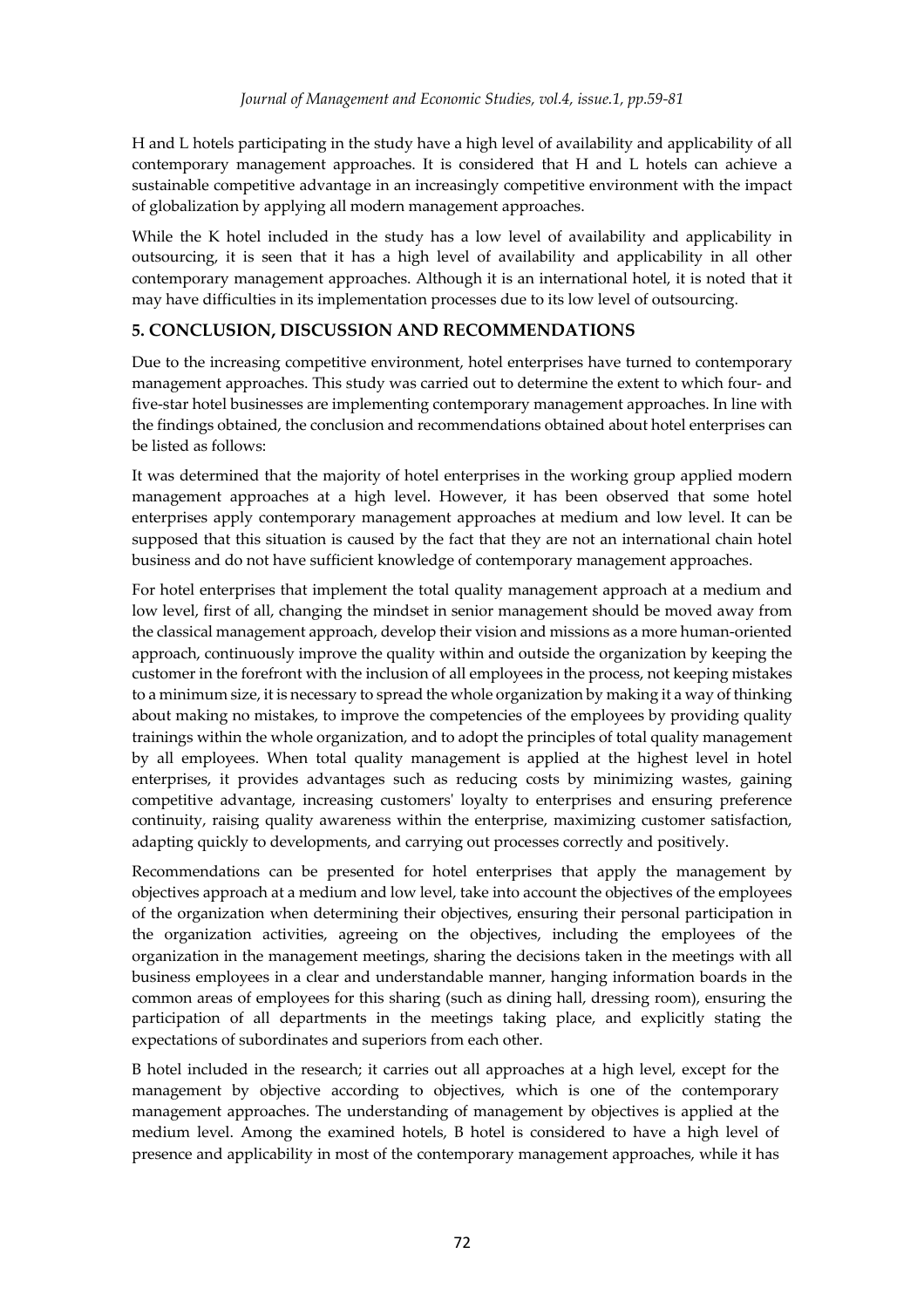difficulties in realizing the management approach according to the objectives compared to other approaches.

Among the hotels examined, it is seen that the hotels apply the outsourcing at a high level and a low level. High-level outsourcing allows hotel businesses to focus and develop their core capabilities, especially by outsourcing jobs that are outside of their core talent. Thanks to outsourcing, businesses can have a flexible structure and thus adapt more easily to the changing environment. In particular, its financial benefits make outsourcing attractive. If a business has decided to outsource, the business must first analyze itself. Then outsourcing strategies should be determined. The other most important point is the choice of supplier. Boundaries with suppliers should be carefully determined, and the choice of suppliers should be taken care of so that self-abilities are not lost and a new competitor is not acquired. In particular, the creation of a culture structure compatible with the service provider is important for the smooth progress of outsourcing. Enterprises that apply outsourcing at a lower level adapt more difficultly to the changing environment due to technological developments and increase the costs of the enterprise.

Benchmarking refers to continuous learning and self-renewal for businesses. It is seen that the hotel enterprises examined grant importance to the comparison studies. Benchmarking efforts are important for reasons such as increasing competitiveness and ensuring that the business has a renewable structure. Businesses can carry out their comparison studies with businesses from the same sector around them, as well as with organizations that are successful and in different sectors. It is possible to say that hotels that carry out high level of comparison studies are hotels that aim to continuously improve, close their shortcomings and have high customer satisfaction. Hotel enterprises carrying out moderate benchmarking studies should prefer their benchmarking efforts in order to increase the chance of competing, to provide customer satisfaction and to have the opportunity to innovate within the organization due to the changes caused by increasing globalization. In order to get the highest efficiency from benchmarking studies, continuity must be required, so once include benchmarking studies, it means that the enterprise cannot get a high level of efficiency from these studies. With benchmarking studies, which are one of the modern management approaches, enterprises will be able to realize innovations integrated with the changing environment.

Various incentive methods in order to create a dynamic structure within the organization for hotel businesses that implement employee empowerment at medium and low levels. As an example, it is recommended that the employees be subject to continuous development in various areas within the social and organization, providing a suitable working environment and salary, and balancing employee authorities by keeping them in the right proportion with their skills. It is recommended for businesses that implement employee empowerment at a high level to apply their job definitions meticulously and clearly in order to avoid confusion and situational crisis and conflicts during the delegation of authority.

For hotel businesses that apply the learning organizations approach at medium and low levels, each individual should participate in the learning and development process in order to increase productivity and increase performance within the organization. When faced with any problem that may arise or an event that has not been encountered until the current situation, it is necessary to give importance to all members of the organization to comment on the solution process and to solve the problems by presenting different perspectives. Organizational behaviors that are constantly researched and changed in line with the information obtained will provide an advantage to businesses. A systematic and easy-to-understand communication environment should be provided and all members of the organization should participate in the learning process as much as possible. Individuals who are in the organization and have a managerial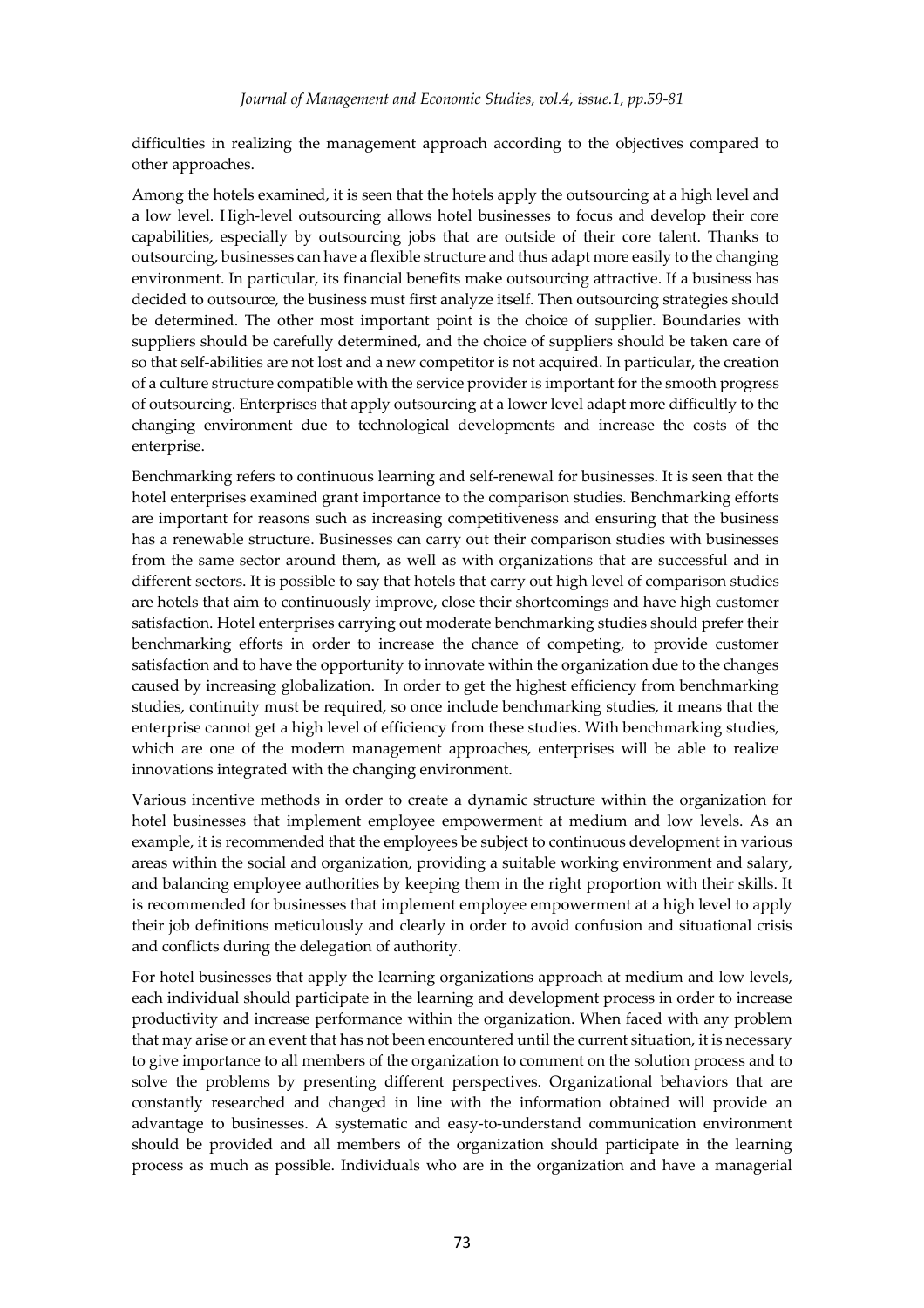position should encourage all members of the organization to learn and develop. It is recommended for businesses that apply the learning organizations approach at a high level, to maintain a clear and understandable communication network with a transparent structure and to constantly control the members of the organization. If the accuracy and suitability of the obtained information is not checked, businesses that implement the learning organization approach will not be able to prevent the learning of erroneous or incorrect information. As a result, disruptions and conflicts will occur within the organization.

When the findings of the study are examined, it is seen that the majority of hotel businesses use the institutionalization approach at a high level. Since hotel businesses carry out the institutionalization process within their own structure, they are actually affected by the harmony of internal and external stakeholders in this process. Therefore, some fluctuations can be seen in institutionalization over time. Hotel businesses, which form a systematic structure by showing a tendency to institutionalization, should be able to respond to these changes by having a dynamic structure at the same time in order to compete in the constantly changing and developing environment. The systematic structure to be provided by institutionalization should be supported in line with the needs and vision, together with the dynamism it will add to the business. In order to incorporate the institutionalization approach, hotel businesses need to establish an effective communication between employees, delegate authority when necessary, have division of labor and specialization in the business, build systems that can meet the needs of their customers, achieve long-term success by strengthening customer relations, realize their visions, have the right resources and capacity. It is necessary to use these perspectives more effectively in order to develop the business by using these perspectives at every stage of business management with a strategic point of view.

Hotel businesses, which apply the restructuring approach at low and medium level, should determine the existing situation in the organization by making a SWOT analysis when starting the restructuring practices and they should create a plan for what can be done to do the work better and quality in the organizational structure, work chart, process of the work, human resources behaviors and physical conditions. While going through the restructuring process, they can make the management of the process more effective by getting support from scientific methods by using external resources (consulting firms, professionals, universities, etc.). Hotel businesses, which are in the process of restructuring, should convey their job descriptions to employees in a clear and understandable way. Employees whose job descriptions, work flow charts, and authority charts are clarified will find their tasks more meaningful and will be aware of what powers and abilities they should have. As a result of the research, it is seen that the hotel businesses that implement the restructuring processes provide the competitive advantage of using the technologies developed thanks to the restructuring in their businesses, reaching the customers more quickly with less cost, providing customer satisfaction and shortening the work times.

It is seen that the majority of hotel enterprises examined attach importance to the approach of intellectual capital. It is observed that the relations with human resources, customers, and their environment are highly valued in hotel enterprises carrying out a high level of intellectual capital approach, that they have knowledge and values that will give them an advantage in the sector, that they carry out loyalty and satisfaction studies for their employees, that they have intellectual rights values specific to the enterprise, that they carry out R&D studies frequently and that they aim to continuously develop in this regard by giving importance to the IT infrastructure. Hotel enterprises that carry out intellectual capital studies at a low level must have an intellectual right (such as patents, copyrights, computer software, trade secrets, license agreements) as a priority in order to make a difference to themselves in the sector. In order to increase their competitiveness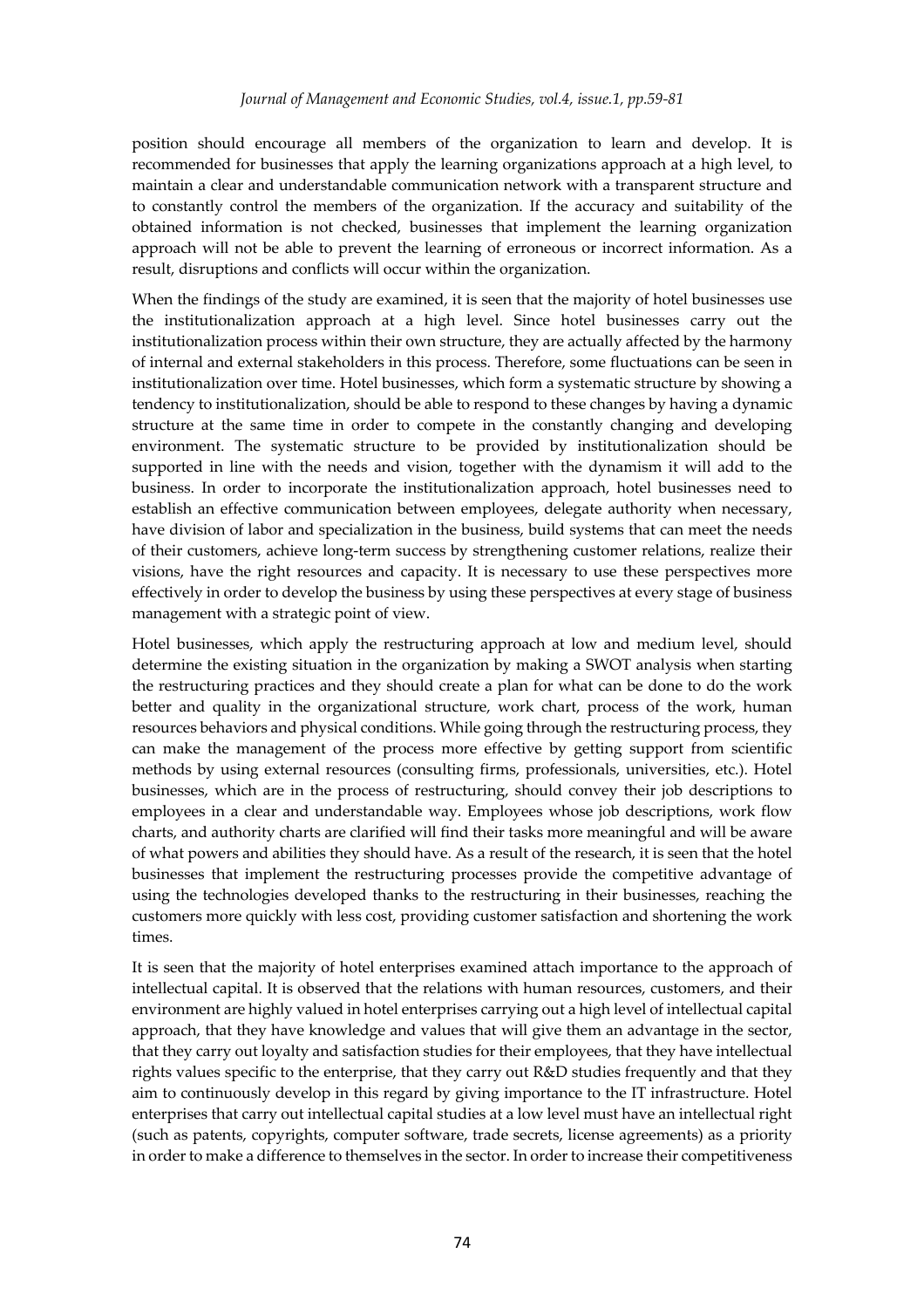and improve their quality level, they should pay attention to it infrastructure studies and carry out R&D studies continuously. They should pay attention to trainings in order to improve the technical knowledge and work characteristics of the workers. The entrepreneurial, competitive, creative thinking, comprehension, analytical and conceptual thinking, teamwork and selfconfidence of the workers should be supported by the trainings to be given.

#### **REFERENCES**

Aydın, A. H. (2013). *Yönetim Bilimi: Fonksiyonlar, Teoriler, Yaklaşımlar*. Ankara: Seçkin Yayıncılık.

- Arslan, E. Ö. ve Yumurtacı Aydoğmuş, H. (2020). Otel İşletmelerinde Dış Kaynak Kullanımı: TOPSIS Yöntemi ile Bir Uygulama*, Journal Of Tourism And Gastronomy Studies*, (4): 463–477.
- Brass, D. J., Galaskiewicz, J., Greve H. R. ve Tsai, W. (2004). TakingStock of Networks andOrganizations: A Multilevel Perspective, *Academy of Management Journal*, 47(6): 795– 817.
- Bedük, A., Muammer, Z. ve Abdullah, S. (2008). Değişen Dünya'da Yeni Yönetim Modelleri'nin Turizm Sektörü'nde Kullanılması ve Tanıtım Stratejileri'nin Belirlenmesi, *Selçuk Üniveristesi Sosyal Bilimler Enstitüsü Dergisi*, (20): 135-162.
- Belcourt, M. (2006). Outsourcing The Benefits And The Risks*, Human Resource Management Review,* (16): 269–279.
- Benchmarkinghome, bkz: ateam.lbl.gov. Referencedfrom: TheAmerican Productivity andQuality Center Web Site. [Date of Access: 12.12.2021]
- Brelik, A. (2018). Globalization in Tourism. *"EconomicScienceforRural Development"* 19th International Scientific Conference, 9-11 May, 42-48.
- Coşkun, S. (2003). Toplam Kalite Yönetimi ve Yönetim Teorisi, *Amme İdaresi Dergisi,* 36(4): 55-68.
- Çetin, C. (1996)*. Yeniden Yapılanma, Girişimcilik, Küçük ve Orta Boy İşletmeler ve Bunların Özendirilmesi.* İstanbul: Der Yayınları.
- Demirdöğen, O ve Küçük, O. (2003*).* Kıyaslama (Benchmarking) Süreci ve Ürün Odaklı Kıyaslamanın İmalatçı İşletmelerde Uygulanmasının Verimliliğe Etkisi*, İktisadi ve İdari Bilimler Dergisi*, 17(3-4): 303-320.
- Doğan, S. (2006). *Personel Güçlendirme: Rekabette Başarının Anahtarı*, (2. Baskı) İstanbul: Kare Yayınları.
- Efe, M. N. (2019). Yönetim Bağlamında Kıyaslama Tekniğinin İşletmeler İçin Önemi*, Anemon Muş Alparslan Üniversitesi Sosyal Bilimler Dergisi,* 7(2): 95-99.
- Efil, İ. (1999*). İşletmelerde Yönetim ve Organizasyon.* İstanbul: Alfa Basım Yayım Dağıtım.
- Elçin, B.A. (2012). Küreselleşmenin Tarihçesi. Ankara. (Online) http://www.meritymm.com/wpcontent/uploads/2013/05/kuresellesme.pdf [Date of Access: 06.12.2021]
- Erdağ, E. (2001). *Örgütlerde Çalışanları Güçlendirme (Empowerment) ve Bir Örgüt Ortamının Güçlendirme Açısından Değerlendirilmesi,* Unpublished Master Degree Thesis, Osmangazi Üniversitesi, Eskişehir.
- Erdem, B. (2006). İşletmelerde Yeni Bir Yönetim Yaklaşımı: Kıyaslama (Benchmarking) (Yazınsal Bir İnceleme), *Balıkesir Üniversitesi Sosyal Bilimler Enstitüsü Dergisi,* 9(15): 65-94.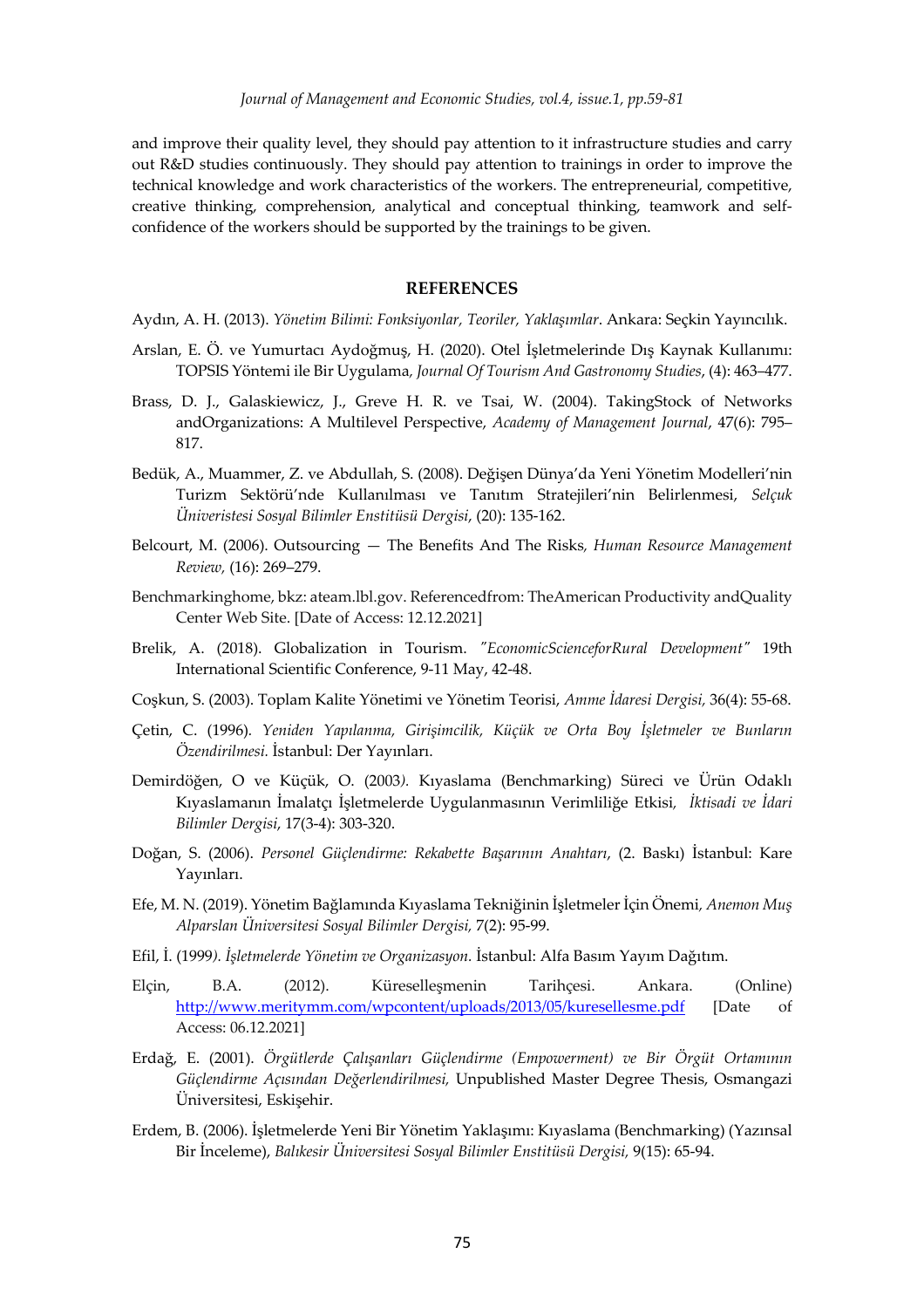- Ergun, E. ve Yılmaz, O. (2013). Entelektüel Sermayenin, Rekabet ve Yenilikçilik ile İlişkisine Literatür Açısından Genel Bir Bakış, *Bilgi Ekonomisi ve Yönetimi Dergisi*, 8(1): 129-134.
- Haykır Hopikoğlu, E. (2011). Entelektüel Sermayenin Önemi, Sınıflandırılması ve Ölçme Yöntemleri: Kuramsal Bir Çerçeve, *İstanbul Üniversitesi Sosyal Bilimler Dergisi*, (1): 88.
- İlğan A., Erdem M., Taştan M. ve Memduhoğlu, H. B. (2008). Örgütsel Gelişim Aracıları Olarak Toplam Kalite Yönetimi İle Stratejik Yönetim Ve Planlama Yaklaşımları, *Çukurova Üniversitesi Eğitim Fakültesi Dergisi,* 35(3): 72- 92.
- Kanbur, A. (2008). Küreselleşme Sürecinde Post Modern Örgüt Yapıları, *Süleyman Demirel Üniversitesi İktisadi ve İdari Bilimler Fakültesi Dergisi*, 13(3): 387-404.
- Kara, E. ve Çavuş, F. (2014). Turizmde Modern Yönetim Uygulamaları*, Akademik Sosyal Araştırmalar Dergisi*, 2(1): 473-485.
- Karaaslan, A., Demirci, M. K. ve Seçer, F. (2003). Afyon İli Jeotermal İşletmeciliğinin Şebeke Organizasyon Modeli İle Yeniden Yapılandırılması, *Afyon Kocatepe Üniversitesi İ.İ.B.F. Dergisi*, 5(2): 21-35
- Karaca, G. (2007). *Küreselleşme ve Büyük Ortadoğu Projesi*, Master Degree Thesis, İnönü Üniversitesi, Malatya.
- Kılınç, İ. (2006). Otel İşletmelerinde Stratejik Planlama Finansal Performans İlişkisi: Türkiye'deki 4 ve 5 Yıldızlı Otellerde Bir Alan Araştırması, *Seyahat ve Otel İşletmeciliği Dergisi,* 3(1): 34- 47.
- Kimberly, J. (1979). Issues in the Creation of Organizations: Initiation, Innovation, Institutionalization, *Academy of Management Journal*, 19(9): 437-457.
- Koç, H. ve Topaloğlu, M. (2017). *Yönetim ve Organizasyon Kavramlar-Teoriler-Yaklaşımlar.* (3. Baskı). Ankara: Seçkin Yayınevi.
- Koçel, T. (1999). *İşletme Yöneticiliği*. İstanbul: Beta Basım Yayım Dağıtım.
- Koçer, S. ve Erdoğmuş, N. (2011). Türkiye'de Özel Televizyon Kuruluşlarının Örgüt Yapılarının Dönüşümü, *Eskişehir Osmangazi Üniversitesi İİBF Dergisi*, 6(2): 235-262.
- Kutum, H. (2017). *Küreselleşmenin Etkileri Elektronik Ticaret ve Transfer Fiyatlandırması*, Master Degree Thesis, İstanbul Üniversitesi, İstanbul.
- Republic of Turkey Ministry of Culture and Tourism, 2021. https://ankara.ktb.gov.tr/Eklenti/92612,2021-kultur-ve-turizm-verileripdf.pdf?0 [Date of Access: 12.02.2022]
- McGill, M. E. and Jr Slocum, J. W. (1994). *The Smarter Organization: How to Build a Business That Learns and Adapts to Marketplace Needs,* New Directions in Business.
- Memduhoğlu, H. B. (2010). *Yönetimde Yeni Yaklaşımlar*. Ankara: Pegem Akademi.
- Önder, M. (1998). Örgütsel ve Yönetsel Eklektizm: Toplam Kalite Yönetimi, *Amme İdaresi Dergisi,* 31(3): 37-74.
- Özgüner, M. ve Özgüner, Z. (2015). Stratejik Yönetim, Stratejik Planlama ve Toplam Kalite Yönetimi İlişkisi, Stratejik Toplam Kalite Yönetimi, *Akademik Sosyal Araştırmalar Dergisi,* 3(21): 437-449.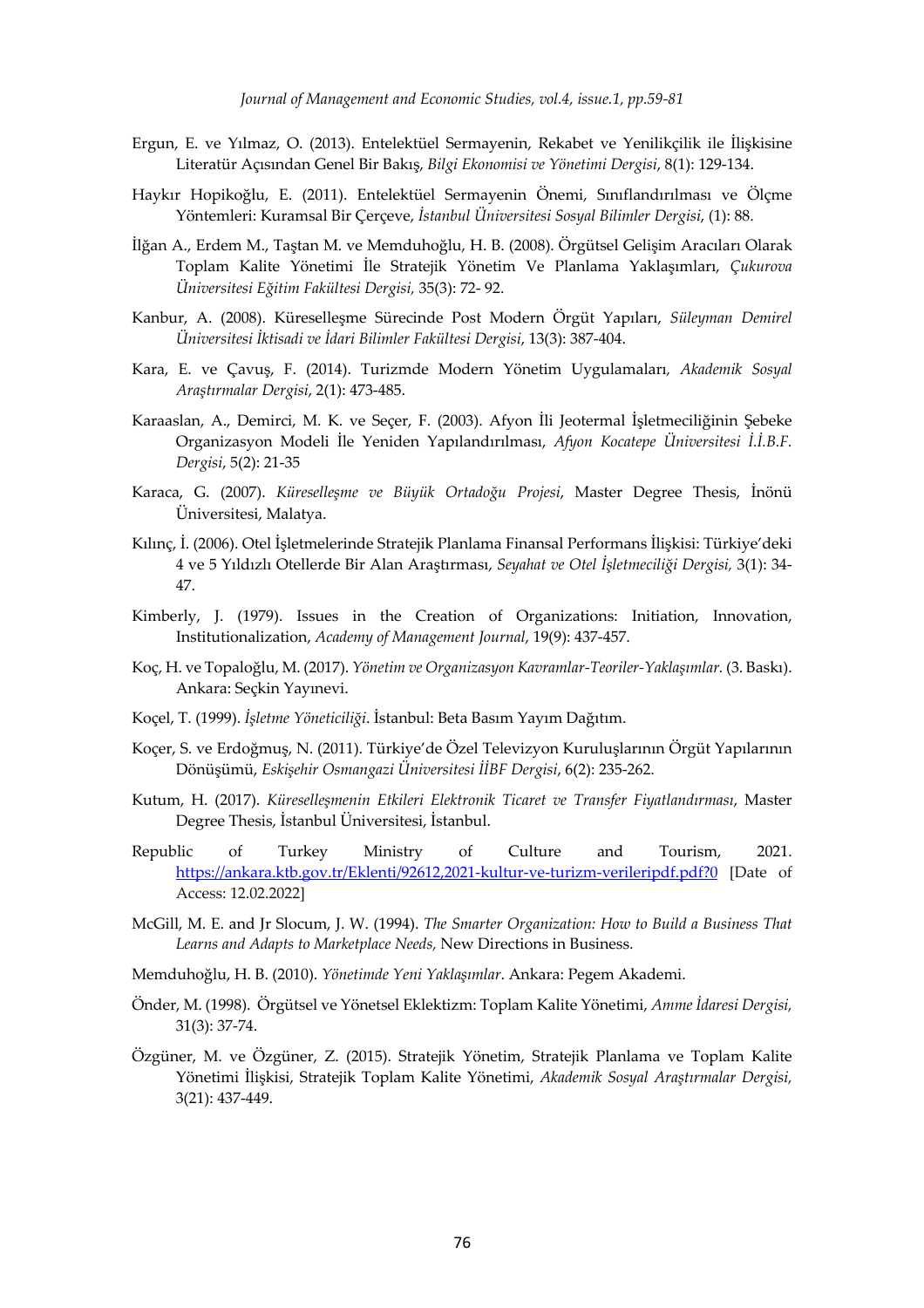*Journal of Management and Economic Studies, vol.4, issue.1, pp.59-81*

- Saylı, H., Kurt, M. ve Baytok, A. (2006). Şebeke (Network) Organizasyon Yapılarının Rekabet Gücü Kazandırma Rolü ve Afyonkarahisar Mermer Sektöründe Bir Uygulama Örneği, *Dumlupınar Üniversitesi Sosyal Bilimler Dergisi,* (16): 31-46.
- Seymen Aytemiz, O. (1999*). İşletmelerde Yeniden Yapılanma (reengineering) Süreci ve Otel İşletmelerinde Ziyafet Organizasyonu İçin Bir Model Önerisi*, Unpublished Master Degree Thesis, Balıkesir Üniversitesi, Balıkesir.
- Scott, R. (1987). The Adolescence of Institutional Theory, *Administrative Science Quarterly,* 32(4): 493-511.
- Sleznick, P. (1996). Institutionalism Oldand New, *Administrative Science Quarterly*, 41 (2), 270-277.
- Shy, O. ve Stenbacka, R. (2003). Strategic Outsourcing, *Journal of Economic Behavior & Organization*, (50): 203–224.
- Stewart, A.T. (1997), *Entelektüel Sermaye*, (Translated: Elhüseyni, N.), İstanbul: MESS Yayınları.
- Sullivan, P.H. (2000). *Value –Driven Intellectual Capital*, John Willey and Sons Press, NewYork.
- Şenel, M.S. (2019). *Örgütsel Vatandaşlık Davranışının Entelektüel Sermayeye Etkisi,* Unpublished Master Degree Thesis*,* Afyonkarahisar Kocatepe Üniversitesi, Afyonkarahisar.
- Şimşek, Ş.(2005). *Yönetim ve Organizasyon*. Konya: Günay Ofset.
- Taş, Y. F. ve Aksu, A. (2011). Toplam Kalite Yönetimi ve Stratejik Liderlik, *Organizasyon ve Yönetim Bilimleri Dergisi,* 3(2): 351-361.
- Taşkıran, N. (1992). Stratejik Yönetim Aracı Olarak Amaçlara Göre Yönetim, *Dokuz Eylül Üniversitesi İktisadi ve İdari Bilimler Fakültesi Dergisi*, 7(1): 365-382.
- Tekin, Z. (2019). Entelektüel Sermayenin İşletme Verimliliği Üzerindeki Etkisi, (Ed.) Yalçın, A.: *İşletme ve Yönetim Araştırmaları II* in (pp: 429-436), Ankara: Genel Dağıtım Akademisyen Kitabevi.
- Toksöz, S. (2018). *Öğrenen Örgütler ve Etkili Olduğu Örgütsel Kavramlar*. İstanbul: Artıkel Yayıncılık.
- Turan, A. (2014). Temel Yetenek ve Dış Kaynaklardan Yararlanma Tekniklerine Felsefik Bir Bakış: Dinamik Beceriler ve İş Modeli Yaklaşımlarıyla İlişkilendirme*, Kafkas Üniversitesi İktisadi ve İdari Bilimler Fakültesi Dergisi*, 5(7): 147–170.
- Ülgen, H. (1990). *İşletmelerde Organizasyon İlkeleri ve Uygulaması*, İstanbul: Gençlik Basımevi.
- Yıldız, H. ve Çobanoğlu, S. (2016). *Tracking Clues of the Management by Objectives in Today'sTurkish Public Administration Area,* Global Business Research Congress (GBRC), 26-27-May 2016, İstanbul/TURKEY.
- Yüksel, A.N. (2020). Nitel Bir Araştırma Tekniği Olarak: Görüşme, *International Social Sciences Studies Journal,* 6(56): 547-552.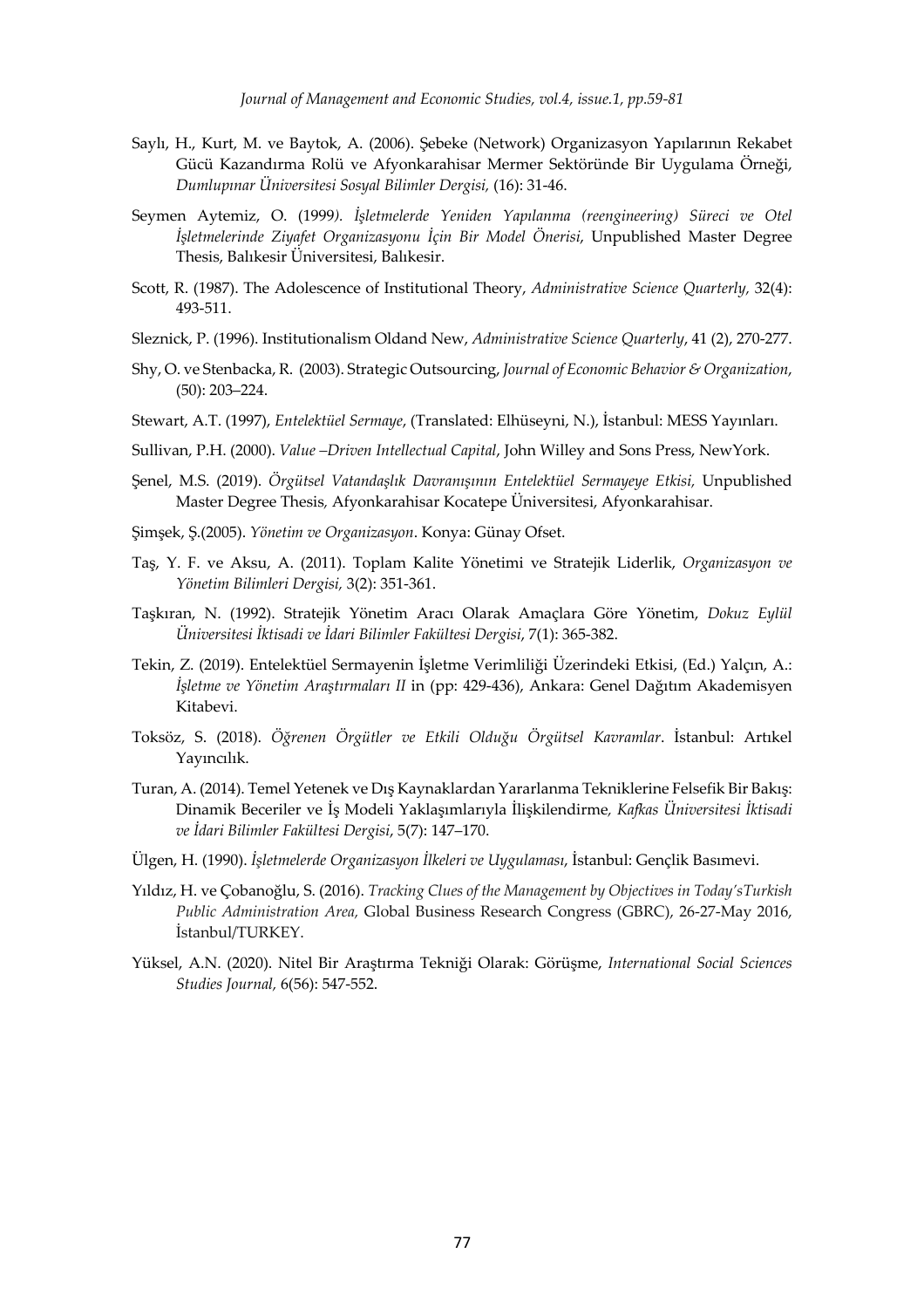#### **APPENDIX: INTERVIEW FORM**

1. Who determines the main goals, objectives and strategies of your enterprise?

2. Which employee levels are included in the studies carried out in this direction in your organization?

3. By what methods are these plans determined?

4. What is the level of participation of your employees in the decision-making process in your company?

5. Who determines the performance and responsibilities in your enterprise?

6. Do you get help from professionals during performance appraisal?

7. Do you periodically carry out employee satisfaction studies?

8. How often and to what extent do you involve lower level managers and, if necessary, your employees in management processes and decisions?

9. Do you share your goals, objectives and practices with your lower level management and employees?

10. Do you have special values and information that give you an advantage in the sector and make you different from other businesses?

11. If your answer is yes; what features do you have that sets you apart in the industry?

12. Do you have qualifications and promotion criteria/systems (for recruitment, employment and quitting)?

13. Do you work on the commitment and satisfaction of your employees?

14. If your answer is yes; what methods do you use? Are these methods scientific? Do you get outside professional help in this regard?

15. Do you have values in intellectual property such as license, copyright, patent, design?

16. How often do you carry out your R&D studies?

17. Do you give importance to IT infrastructure? Are you making investments in this regard?

18. Are the assets of your business that are invisible and not included in the financial statements important to the business?

19. For which aspects does your business prefer outsourcing?

20. Does outsourcing affect operational efficiency and employee productivity? If so, in what ways does it affect?

21. What difficulties does your business face in outsourcing?

22. What were the effects of the long-term outsourcing on your business?

23. In which aspects do you conduct benchmarking studies in order to move your business forward?

24. Does your business conduct benchmarking studies or do you get outside help? If you are getting professional help, which company do you work with and what kind of comparison study do you conduct?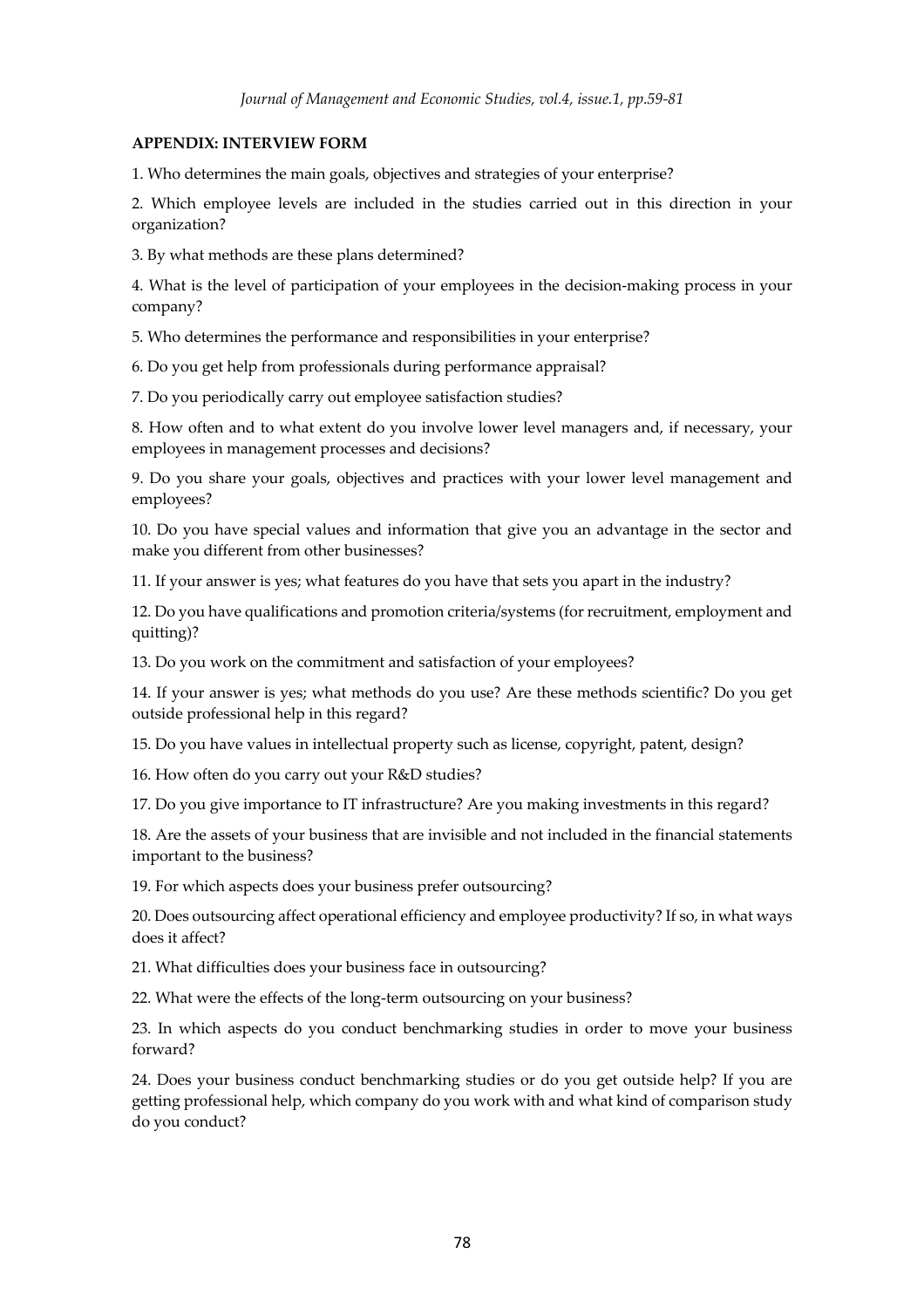25. In which aspects does your organization have the most difficulties while carrying out internal or external benchmarking studies? And why?

26. What is the working strategy of your business in order to adapt and survive the changes in the technological, economic and social fields that occur within the business?

27. How do you define how to learn the service, creativity, systematic thinking and openness in your business?

28. What kind of activities do you carry out to increase the learning ability of your employees, including top managers in your business?

29. What is the level of participation of the employees in the solution and decision processes in your organization? Do only the relevant unit or all the members of the organization participate in the solution and decision process in the solution of a problem?

30. What is the level of sharing the knowledge, skills and experiences, managerial decisions and practices gained in the trainings held within your organization with the employees?

31. What kind of studies are carried out in your organization on the sharing of information by the management, both with all employees and among employees? (For example, separate training and ongoing meetings)

32. Before the personnel is assigned to a job within the enterprise, do you conduct a preliminary research, study and evaluation on the suitability of the task for that personnel?

33. Decisions taken within the enterprise, plans and targets for the future, with whom are they shared, to what extent are they shared, and by what method?

34. What are the methods and rules you follow in determining which personnel will be assigned which task when assigning?

35. What kind of a way is followed in your company in order to harmonize the efforts to strengthen the personnel with the organizational culture?

36. To what extent can lower, middle level managers and all your employees make independent decisions about their fields and work in your company, what are the limitations and freedoms?

37. When your employees are given similar jobs, what incentives are given to motivate them to work as a team spirit?

38. After the manager assigns and authorizes his subordinate to do a job that belongs to him, how is the responsibility distributed or to whom does it belong in case of any problem or negativity?

39. Is it possible for the employee to have experience in different positions outside the field of expertise in the enterprise? Among which departments is this practice frequently performed?

40. When you feel a lack of motivation on employees in your business, do you have methods and practices that you use to repair it? If so, what are they?

41. Are the employees in your business experts in their field? While the work and transactions are carried out by the employee, is the balance of duty, authority and responsibility determined on the basis of expertise?

42. Is there an administrative work commission/group/team or unit that examines the annual activity reports, determines the negative, deficient or faulty aspects of your organization and works to correct and improve them? If not, how do you provide such inspections and studies?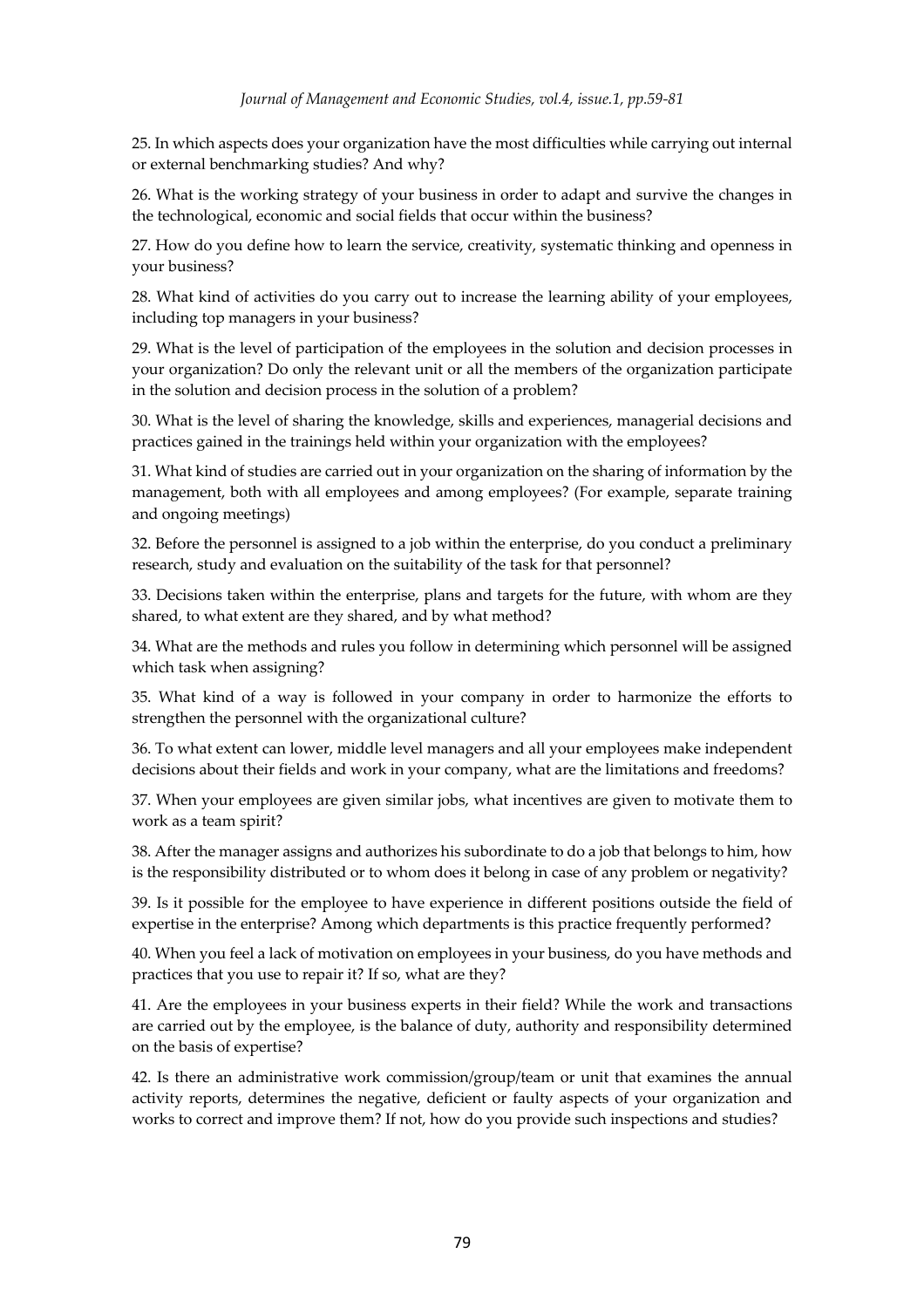43. How is your organizational chart? In the process of assigning a job in a department, are job descriptions clearly stated to the employees by whom and where the job will be done, how it will be done, with what authority and responsibilities it will be fulfilled?

44. Is the continuity and sustainability of the business affected when the top managers or department managers are not/cannot be on duty for some reason in your organization's working system? Is there a malfunction in the operation?

45. Do you have a written document that includes the vision and mission of the business, the general and specific objectives of the business, and all the rules regarding business and operation?

46. What kind of work do you carry out to strengthen personal development, team building activities and organizational culture in order to create an effective and healthy communication system among employees, which are among the important responsibilities of the senior management?

47. What are you doing to make a difference and to be preferred in dynamic markets that appeal to global customers, according to what customers want, which are usually online today? In addition to this, what are the studies you do to keep up with the innovations and stay up to date?

48. While revealing the service you produce, do you come together with other companies specializing in different business lines? If so, which business lines do you prefer?

49. Do you make long-term cooperation with more than one company while producing services? Or are your collaborations short-lived? What are your job preferences in terms of duration?

50. Are you working within a leading company?

51. How do you purchase the materials you use while producing services? Are you purchasing through an intermediary or individually?

52. Which of the following features is most important to you while you build trust with the businesses you cooperate with? Why? (To be competent in its job, to be consistent in its behavior, to be loyal and honest with you, to be open to sharing its knowledge and information? )

53. Does your business organize quality training programs for employees in the quality improvement process?

54. What do you think about long-term employment?

55. Do you have a pre-prepared plan, program and work team to implement it for possible negative situations?

56. What methods are used to evaluate the quality of goods and services in your hotel? Are these methods scientific methods? Do you receive professional service in this regard?

57. Do you use quality groups, quality improvement groups, quality circles in your planning and operational studies? Do you have quality certificates? (If yes, which certificates do you have?)

58. How often do you carry out studies to identify and evaluate the strengths and weaknesses of your business? (If yes, how are the results interpreted and implemented?)

59. Would you like to change the rules and institutional structure in your business, and in addition to this, change the understanding, thinking and behavior patterns? (If yes, why and with what methods do you perform it and do you use scientific methods?)

60. Which value-added activity do you adopt as a priority when you decide to restructure your business? (For example, reducing costs, seeking opportunities to find new resources, gaining competitive advantage in the market, etc.)